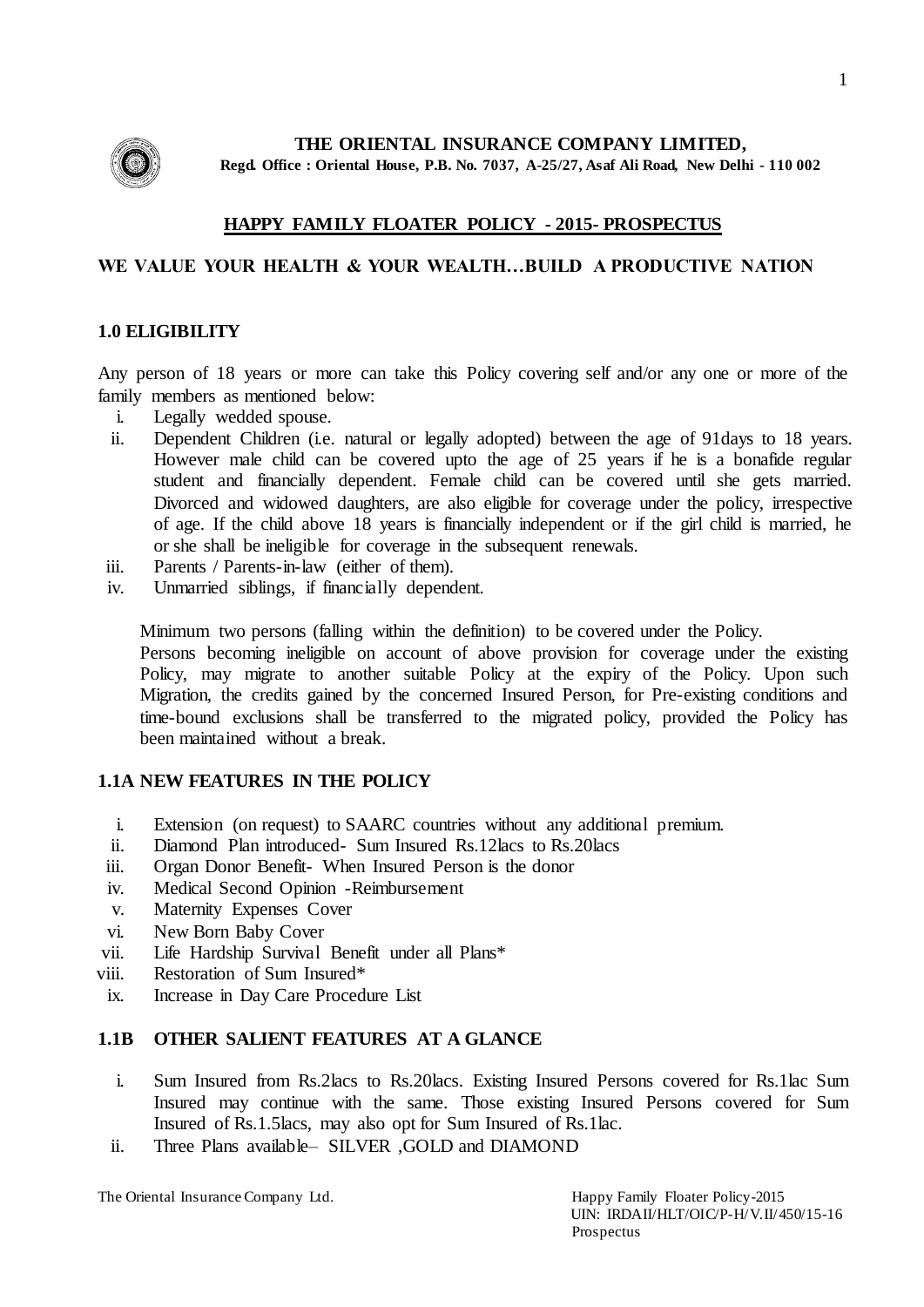- iii. A floater policy covering the proposer and his / her family under one Sum Insured under one Policy.
- iv. Maximum Entry Age is 65years for all members. However, this can be extended to 70years subject to conditions.
- v. Under Silver and Gold Plans, Pre-acceptance medical check-up is required for persons aged 60 years and above. However, under Diamond Plan, the requirement is for persons aged 55years and above.
- vi. Term of the Policy is one year and is renewable lifelong.
- vii. Pre-existing Disease coverage after four consecutive Policy periods.
- viii. Option of TPA (Cashless facility in network hospitals) and non TPA services.
- ix. Personal Accident cover as optional cover\*
- x. Free Look Period
- xi. Discount of 5.5% in premium if TPA services not opted for (no discount on PA premium)*.*
- xii. A discount of 5% on premium is allowed, if the Policy is purchased On-line and no Intermediary is involved. This discount is also applicable in case of On-line renewal of Policies, where no Intermediary was involved at any stage- either on the first purchase or in any subsequent renewal thereof.

| *Available at the option of the proposer. |  |  |  |  |
|-------------------------------------------|--|--|--|--|
|-------------------------------------------|--|--|--|--|

| xiii.                |                                                                                                     |                                                                    |                                                                                                                                                                                                                                                                                                                                                   |                                                                                                                                                                                                                    |
|----------------------|-----------------------------------------------------------------------------------------------------|--------------------------------------------------------------------|---------------------------------------------------------------------------------------------------------------------------------------------------------------------------------------------------------------------------------------------------------------------------------------------------------------------------------------------------|--------------------------------------------------------------------------------------------------------------------------------------------------------------------------------------------------------------------|
| S1.No                | <b>Features</b><br><b>Plans</b>                                                                     | <b>SILVER</b>                                                      | <b>GOLD</b>                                                                                                                                                                                                                                                                                                                                       | <b>DIAMOND</b>                                                                                                                                                                                                     |
| $\mathbf{i}$         | Sum<br>(SI)                                                                                         | Insured Rs.1,2,3,4 & 5 lacs                                        | Rs.6,7,8,9 & 10 lacs                                                                                                                                                                                                                                                                                                                              | Rs.12, 15, 18 & 20 lacs                                                                                                                                                                                            |
| $\ddot{\mathbf{i}}$  | Daily Hospital<br>Cash<br>Allowance                                                                 | Not Available                                                      | 0.1% of Sum Insured $(Rs.600 0.1%$<br>Rs.1000)<br>to<br>Hospitalisation<br>maximum compensation for $10$ maximum compensation<br>illness.<br>days<br>per<br>liability of the Company during liability of<br>the policy period will be during the policy period will<br>limited to $1.5\%$ of the Sum be limited to $1.5\%$ of the Sum<br>Insured. | of<br>Sum<br><b>Insured</b><br>per day of $(Rs.1200 \text{ to } Rs.2000)$ per day<br>subject to a of Hospitalisation subject to a<br>for<br>Overall 10 days per illness. Overall<br>the<br>Company<br>Insured.     |
| $\dddot{\mathbf{m}}$ | Attendant<br>Allowance                                                                              | Not Available                                                      | $Rs.500/-$<br>day<br>per<br>subject<br>Hospitalisation<br>maximum<br>compensation<br>10 days per illness. Overall 10 days per illness. Overall<br>liability of the Company during liability of<br>the<br>limited to compensation for $15$ be limited to compensation for<br>days of Hospitalisation.                                              | of Rs.1000/-<br>of<br>day<br>per<br>to Hospitalisation<br>subject<br>to<br>for maximum compensation<br>for<br>the<br>Company<br>policy period will be during the policy period will<br>15 days of Hospitalisation. |
| iv                   | Organ<br>Benefit-<br><b>Insured</b><br>Person is the<br>donor<br>Waiting<br>period<br>12<br>months. | Donor Lumpsum<br>when of 10% of the Sum the Sum Insured<br>Insured | payment Lumpsum payment of 10% of Lumpsum payment of 10% of                                                                                                                                                                                                                                                                                       | the Sum Insured                                                                                                                                                                                                    |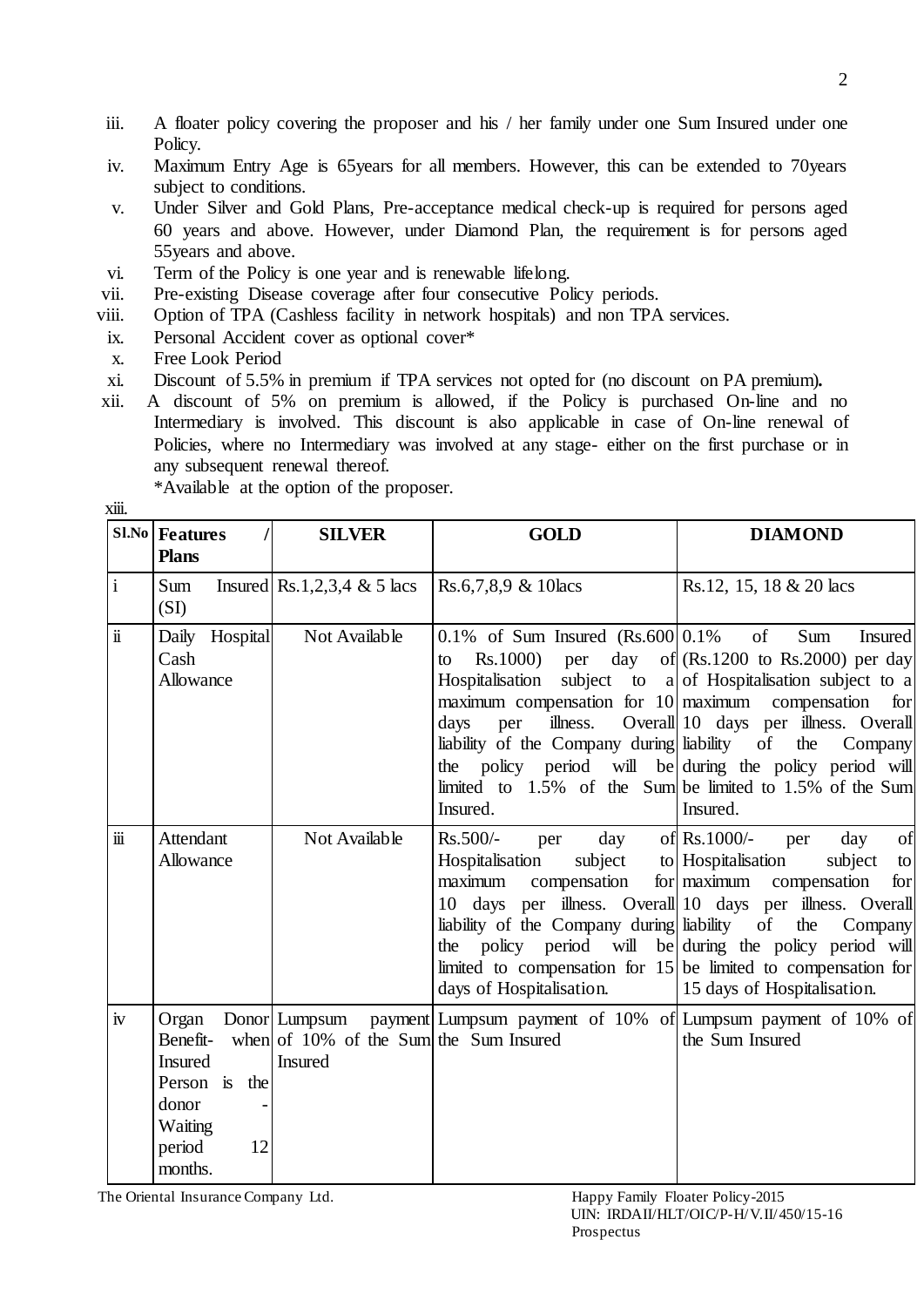| $\mathbf V$ | Medical<br>Second<br>Opinion<br>for<br>specified<br>11<br>major<br>illnesses<br>taken<br>from<br>anywhere<br>$\mathbf{m}$<br>the world.                                                                                        | in a Policy period.                    | Maximum Rs.5000   Maximum Rs.10,000 in a<br>Policy period                                                                     | Maximum Rs.15,000 in a<br>Policy period                                                                                                                                                                                                                                                                                                                                                                                                                                                                            |
|-------------|--------------------------------------------------------------------------------------------------------------------------------------------------------------------------------------------------------------------------------|----------------------------------------|-------------------------------------------------------------------------------------------------------------------------------|--------------------------------------------------------------------------------------------------------------------------------------------------------------------------------------------------------------------------------------------------------------------------------------------------------------------------------------------------------------------------------------------------------------------------------------------------------------------------------------------------------------------|
| vi          | Maternity<br><b>Expenses</b><br>(available<br>only for<br>the<br>Proposer<br><b>or</b><br>his<br>spouse).<br>Both proposer<br>$\&$<br>his/her<br>spouse should<br>be covered un<br>der the policy<br>for atleast 24<br>months. | Not Available                          | Not Available                                                                                                                 | for<br>Medical<br>Expenses<br>$\mathbf{a}$<br>delivery<br><i>(including)</i><br>caesarean<br>lawful<br>medical<br>section)<br><sub>or</sub><br>of<br>termination<br>pregnancy<br>limited to<br>two deliveries or<br>either during<br>terminations or<br>the<br>lifetime<br><sub>of</sub><br><b>Insured</b><br>the<br>after<br>Person,<br>the<br>policy<br>(Diamond Plan) has<br>been<br>continuously in force for 24<br>(twenty four) months<br>Liability of the Company<br>limited to 2.5% of the Sum<br>Insured. |
| vii         | <b>New</b><br>Born<br>Baby<br>cover.<br>This is subject<br>to claim being<br>admitted<br>under<br>Maternity<br><b>Expenses</b><br>cover                                                                                        | Not Available                          | Not Available                                                                                                                 | Medical expenses incurred on<br>treatment taken in Hospital as<br>an In-patient in respect of the<br>new born baby from day one<br>upto the age of 90days.<br>of the Company<br>Liability<br>limited to 2.5% of the Sum<br>Insured.<br>Coverage beyond 90days only<br>of<br>requisite<br>payment<br>on<br>premium.                                                                                                                                                                                                 |
| viii        | Sum<br>for<br>Insured<br>between Rs.3-<br>10lacs,<br>both<br>slabs<br>inclusive.                                                                                                                                               | Sum 100% of the Sum Insured<br>Insured | Restoration of 2 options-(i) 50% of 2 options-(i) 50% of the Sum<br>Insured the Sum Insured (ii) Insured (ii) 100% of the Sum | Not available                                                                                                                                                                                                                                                                                                                                                                                                                                                                                                      |
| ix          | Compulsory<br>Co-payment                                                                                                                                                                                                       | of each<br>$\&$<br>10%<br>every claim  | <b>NIL</b>                                                                                                                    | <b>NIL</b>                                                                                                                                                                                                                                                                                                                                                                                                                                                                                                         |
| $\mathbf X$ | Maximum<br>Entry Age                                                                                                                                                                                                           | for<br>65 years<br>members             | all 65 years for all members                                                                                                  | 65 years for all members                                                                                                                                                                                                                                                                                                                                                                                                                                                                                           |

The Oriental Insurance Company Ltd.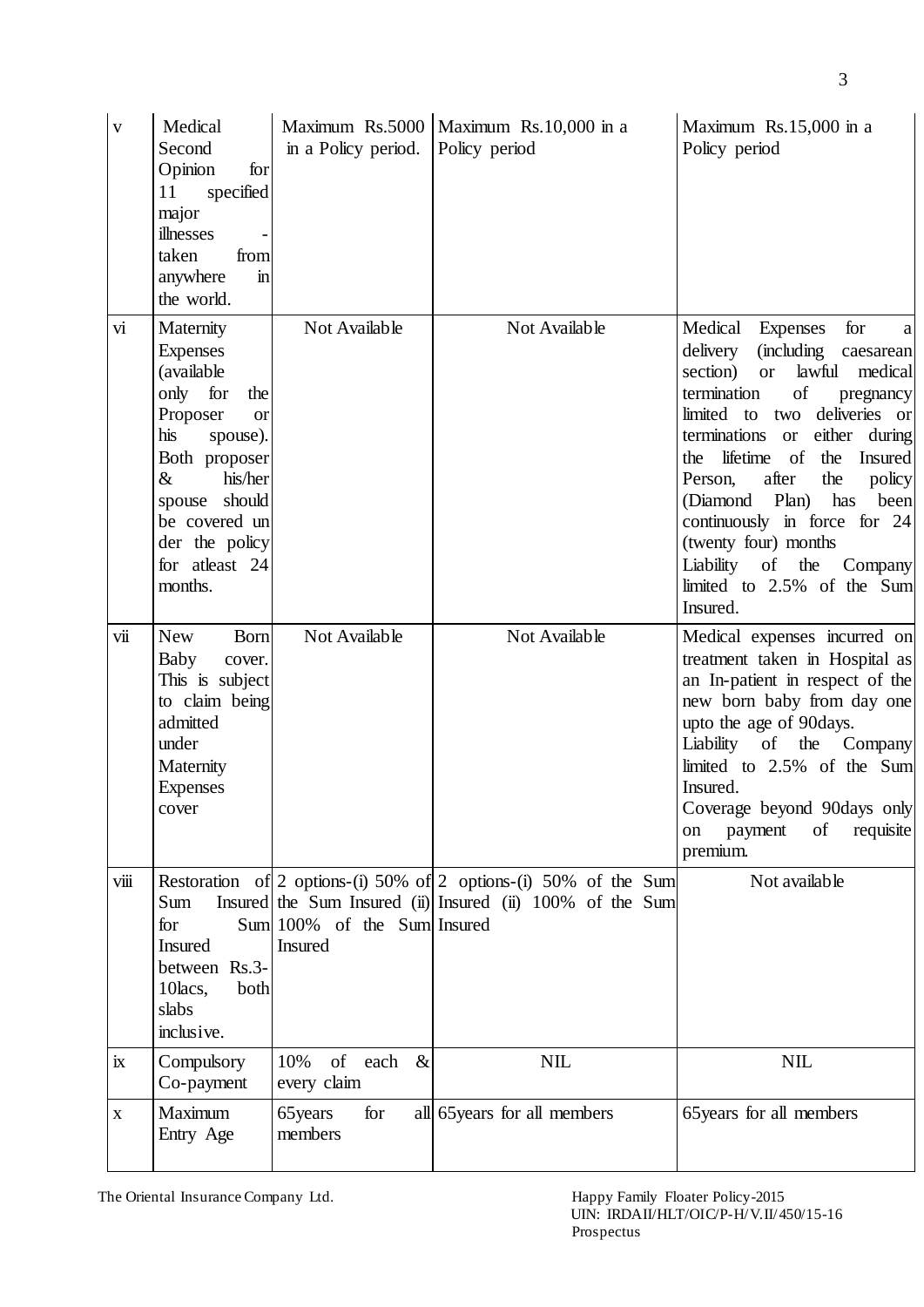| xi | Extension | of Upto 70 years, with Upto 70 | with<br>years,                                |               |
|----|-----------|--------------------------------|-----------------------------------------------|---------------|
|    | Maximum   |                                | compulsory Co-compulsory Co-payment of        | Not Available |
|    | Entry Age |                                | payment of 20% of 20% of each & every claim.  |               |
|    |           |                                | each & every claim Co-payment to apply on all |               |
|    |           |                                | (in addition to the subsequent renewals also. |               |
|    |           | 10\% compulsory                |                                               |               |
|    |           | Co-payment under               |                                               |               |
|    |           | the Plan).<br>$Co-$            |                                               |               |
|    |           | payment to<br>apply            |                                               |               |
|    |           | on all subsequent              |                                               |               |
|    |           | renewals also.                 |                                               |               |

# **1.2 COVERAGE**

The policy covers reasonable and customary charges in respect of Hospitalisation and / or Domiciliary Hospitalisation for Medically Necessary treatment only for illnesses / diseases contracted/suffered or injury sustained by the Insured Person(s) during the Policy period, upto the limit of Sum Insured, as detailed below:

| Sl.                  | <b>Expenses covered</b>                                                                                                                                                                                                                                                                                                                                        | <b>SILVER</b>                               | <b>GOLD</b>                                                                        | <b>DIAMOND</b>                                                                                         |  |  |
|----------------------|----------------------------------------------------------------------------------------------------------------------------------------------------------------------------------------------------------------------------------------------------------------------------------------------------------------------------------------------------------------|---------------------------------------------|------------------------------------------------------------------------------------|--------------------------------------------------------------------------------------------------------|--|--|
| N <sub>0</sub>       |                                                                                                                                                                                                                                                                                                                                                                | Limits of covered Limits<br><b>Expenses</b> | of<br>covered<br><b>Expenses</b>                                                   | Limits<br>of<br>covered<br><b>Expenses</b>                                                             |  |  |
| A.                   |                                                                                                                                                                                                                                                                                                                                                                | <b>HOSPITALISATION BENEFITS</b>             |                                                                                    |                                                                                                        |  |  |
| $\mathbf{i}$         | Boarding<br>Room,<br>and<br>Nursing<br>Expenses<br>as<br>by the Hospital<br>provided<br>/Nursing Home.                                                                                                                                                                                                                                                         | 1 % of the Sum $ 1$<br>Insured per day      | % of the<br>Sum<br>Insured per day.                                                | $Rs.10,000 + 0.5\%$ of the<br>Insured<br>Sum<br>above<br>$Rs.10 \text{lacs}$ ,<br>per day              |  |  |
| $\ddot{\mathbf{i}}$  | Intensive Care Unit (ICU)<br>Expenses as provided by the<br>Hospital /Nursing Home.                                                                                                                                                                                                                                                                            | $2\%$ of the Sum $2\%$<br>Insured per day.  | of<br>the<br>Sum<br>Insured per day.                                               | $\text{Rs.}20,000 + 1\% \text{ of the}$<br>Insured<br>above<br>Sum<br>$Rs.10 \text{lacs}$ ,<br>per day |  |  |
|                      | Number of days of stay under 'i' and 'ii' above should not exceed total number of days of admission<br>in the Hospital. All related expenses (including iii and iv below) shall also be payable as per the<br>entitled room category based on the Room Rent limit as mentioned above. This will not apply on<br>medicines / pharmaceuticals and body implants. |                                             |                                                                                    |                                                                                                        |  |  |
| $\dddot{\mathbf{m}}$ | Anaesthetist,<br>Surgeon,<br>Practitioner,<br>Medical<br>Specialists<br>Consultants,<br>Fees                                                                                                                                                                                                                                                                   | of<br>the<br>Sum<br>Insured.                | As per the limits $ As$ per the limits of $ As$ per the limits<br>the Sum Insured. | of<br>the<br>Sum<br>Insured.                                                                           |  |  |
| iv                   | Blood,<br>Anaesthesia,<br>Oxygen, Operation Theatre<br>Charges,<br>Surgical<br>Appliances,<br>Medicines<br>$-\&$<br>Drugs, Diagnostic Material<br>X-Ray,<br>and<br>Dialysis,<br>Chemotherapy,<br>Radiotherapy,<br>Cost<br>of<br>Pacemaker, Artificial Limbs<br>& and similar expenses.                                                                         | As per the<br>of<br>the<br>Insured.         | limits $ As $ per the limits of<br>Sum the Sum Insured.                            | As per the limits<br>of<br>the<br>Sum<br>Insured.                                                      |  |  |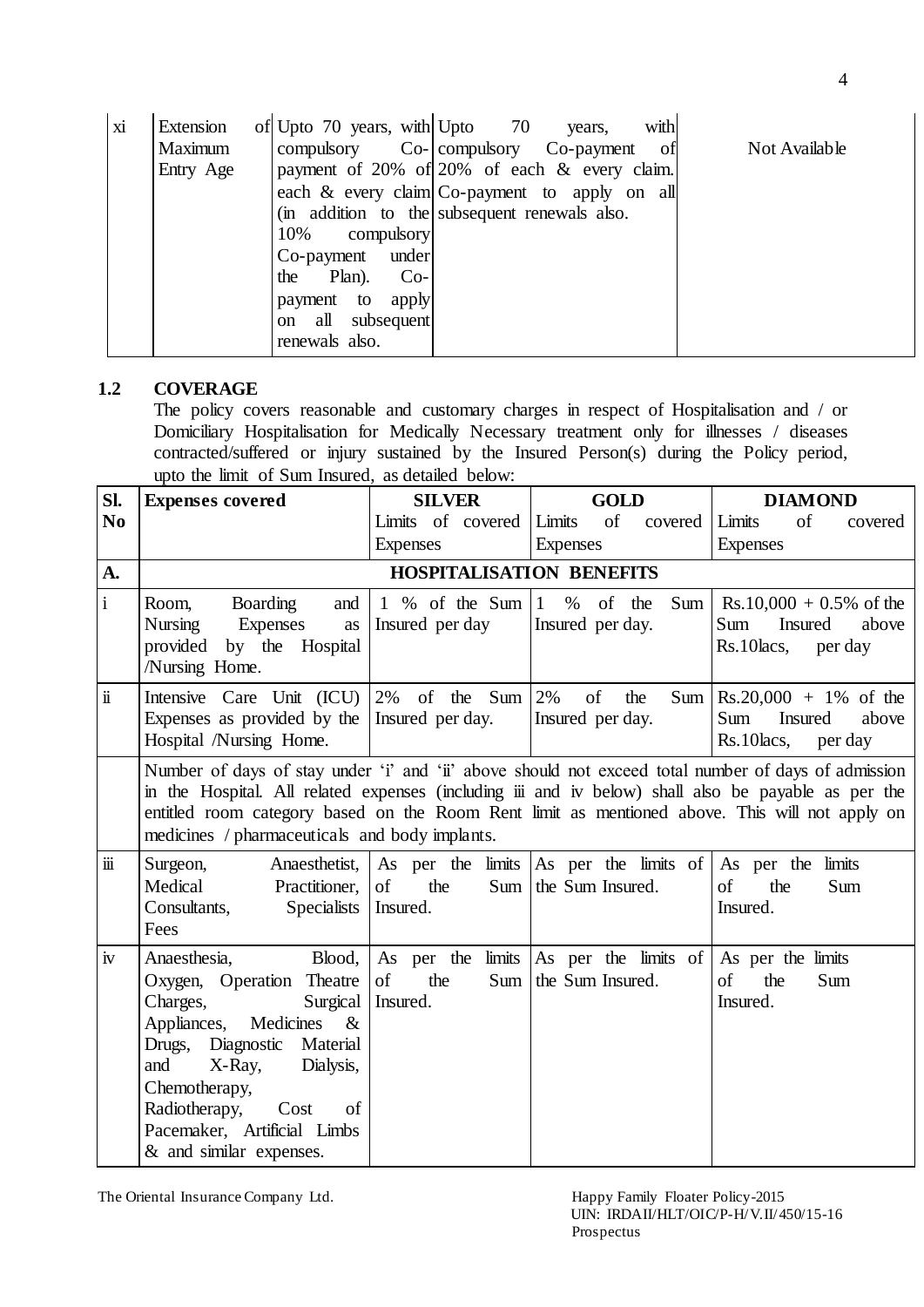| $\mathbf{V}$ | Ambulance service charges                                                                                                                                                                                                                                                                                                                                                                                                                                                                                                                                                                                                                                                                                                                                 | illness<br>illness<br>• Per illness - Rs.3000<br>$\bullet$ Per<br>Per<br>Rs.1000<br>Rs.2000<br>maximum.<br>maximum.<br>maximum.<br>· Per Policy period-<br>Rs.8000 maximum.<br>Policy<br>Policy<br>Per<br>Per<br>$\bullet$<br>period-1% of<br><b>Rs.6000</b><br>period-<br>Insured,<br>maximum<br>Sum<br>subject<br>to<br>maximum<br>Rs.3000. |  |  |  |  |
|--------------|-----------------------------------------------------------------------------------------------------------------------------------------------------------------------------------------------------------------------------------------------------------------------------------------------------------------------------------------------------------------------------------------------------------------------------------------------------------------------------------------------------------------------------------------------------------------------------------------------------------------------------------------------------------------------------------------------------------------------------------------------------------|-----------------------------------------------------------------------------------------------------------------------------------------------------------------------------------------------------------------------------------------------------------------------------------------------------------------------------------------------|--|--|--|--|
| <b>VI</b>    | Pre and Post Hospitalisation<br>expenses                                                                                                                                                                                                                                                                                                                                                                                                                                                                                                                                                                                                                                                                                                                  | Medical expenses incurred 30days prior to Hospitalisation and upto 60<br>days Post Hospitalisation.                                                                                                                                                                                                                                           |  |  |  |  |
|              | Note: 1. In case of Ayurvedic / Siddha / Homeopathic / Unani treatment, Hospitalisation expenses are<br>admissible only when the treatment is taken as an In-patient, in a Government Hospital or in any<br>Institute recognised by Govt. and/or accredited by Quality Council of India / National Accreditation<br>Board on Health.<br>2. Relaxation to 24 hours minimum duration of hospitalisation is allowed in<br>a) Specified Day Care procedures / Surgeries where such treatment is taken by an Insured<br>Person in a Hospital / Day Care Centre (but not the Out-Patient department of a hospital), Or<br>b) Any other Day Care Treatment as mentioned in clause 3.8 and for which prior approval from<br>Company / TPA is obtained in writing. |                                                                                                                                                                                                                                                                                                                                               |  |  |  |  |
| <b>B.</b>    |                                                                                                                                                                                                                                                                                                                                                                                                                                                                                                                                                                                                                                                                                                                                                           | DOMICILIARY HOSPITALISATION BENEFITS                                                                                                                                                                                                                                                                                                          |  |  |  |  |
| i.           | Medical<br>Surgeon,<br>Practitioner,<br>Consultants,<br><b>Specialists</b><br>Blood,<br>Fees,<br>Oxygen,<br>Surgical<br>Appliances,<br>Medicines<br>$\&$<br>Drugs,<br>Diagnostic<br>Material<br>and<br>Dialysis,<br>Chemotherapy,<br>Nursing<br>expenses.                                                                                                                                                                                                                                                                                                                                                                                                                                                                                                 | 10%<br>of<br>Sum   Maximum Rs.50000/-<br>Rs.50000<br>Maximum<br>Maximum<br>during<br>Policy<br>during the Policy period.<br>Insured,<br>the<br>Rs.25000/-<br>during<br>period.<br>the Policy period.                                                                                                                                          |  |  |  |  |
| ii.          | Treatment for Dog bite (or<br>bite of any<br>other rabid<br>animal<br>like<br>monkey,<br>cat<br>$etc.$ )                                                                                                                                                                                                                                                                                                                                                                                                                                                                                                                                                                                                                                                  | Maximum Rs.5,000/- actually incurred on immunisation injections in<br>any one Policy period. This will be part of Domiciliary Hospitalisation<br><b>limits</b><br>specified.<br>However,<br>conditions<br>of<br>Domiciliary<br>as<br>Hospitalisation Benefit shall not apply.                                                                 |  |  |  |  |

Domiciliary Hospitalisation benefit shall, however, not cover expenses in any of the following cases

- a) if the treatment lasts for a period of three days or less
- b) incurred on Pre and Post Hospitalisation treatment, And
- c) incurred on treatment of any of the following diseases :
	- i. Asthma
	- ii. Bronchitis
	- iii. Chronic Nephritis and Nephritic Syndrome
	- iv. Diarrhoea and all types of Dysenteries including Gastro-enteritis
	- v. Diabetes Mellitus and Insipidus

The Oriental Insurance Company Ltd. Happy Family Floater Policy-2015

 UIN: IRDAII/HLT/OIC/P-H/V.II/450/15-16 Prospectus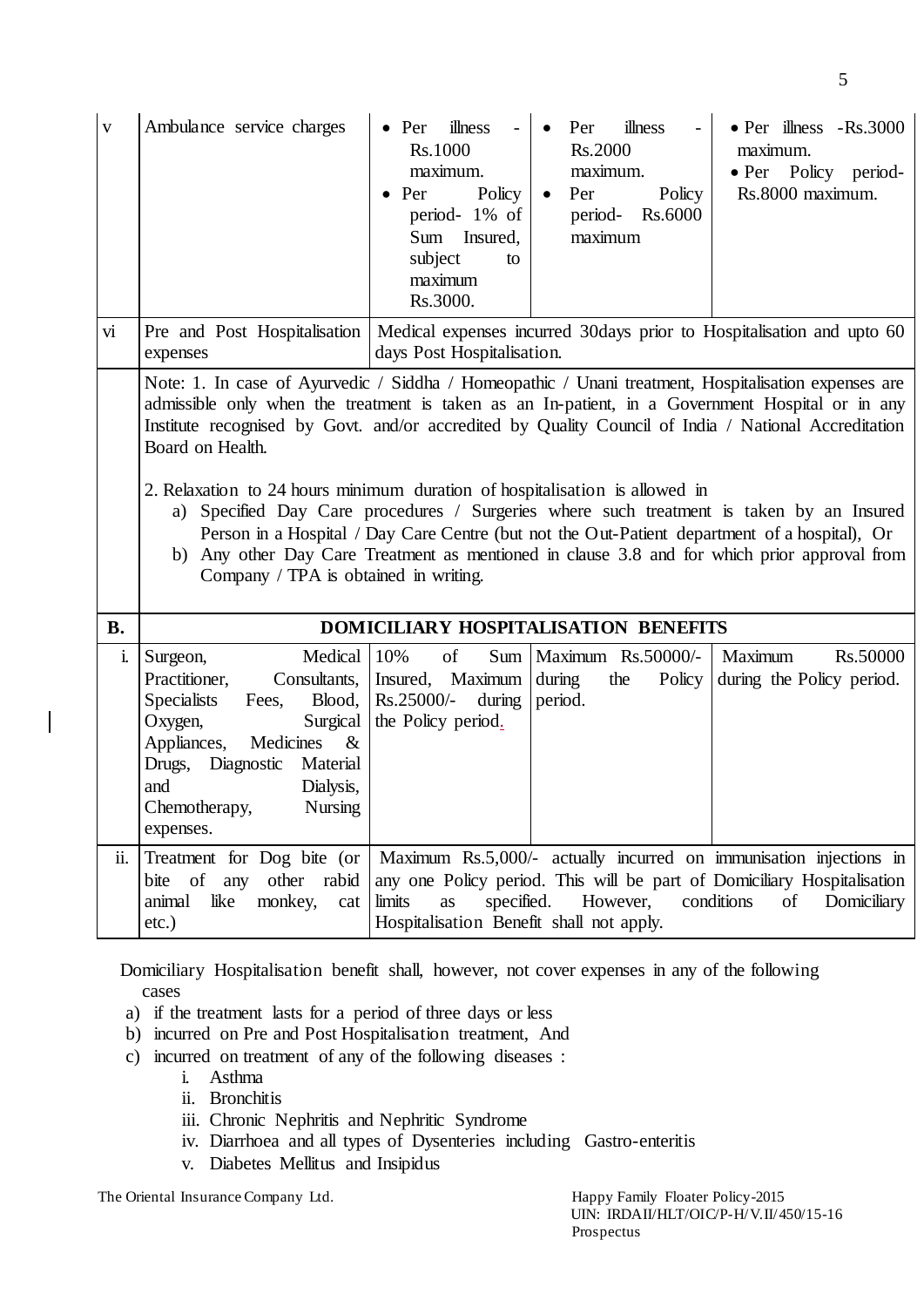- vi. Epilepsy
- vii. Hypertension
- viii.Influenza, Cough and Cold
- ix. All Psychiatric or Psychosomatic Disorders
- x. Pyrexia of unknown origin for less than 10 days
- xi. Tonsillitis and Upper Respiratory Tract infection including Laryngitis and **Pharyngitis**
- xii. Arthritis, Gout and Rheumatism.
- **Note:** Liability of the Company under Domiciliary Hospitalisation Benefit is restricted as stated in 1.2B.
- **1.3A ORGAN DONOR EXPENSES- When Insured Person is the Recipient**: The policy covers In-patient Hospitalisation Medical expenses in respect of the organ donor provided that the organ donation is for the Insured Person and conforms to the Transplantation of Human Organs Act 1994(amended) and any other extant Act, Central / State Rules / regulations, as applicable, in respect of transplantation of human organs.
- **1.3B ORGAN DONOR BENEFIT: When Insured Person is the Donor:** A lumpsum payment of 10% of the Sum Insured (to take care of medical and other incidental expenses) is payable to the Insured Person donating an organ in accordance with, and the organ donation having been carried out in accordance with the extant Act, Central / State Rules / regulations, as applicable, in respect of transplantation of human organs. A waiting period of 12months from the date of taking Happy Family Floater Policy-2015 shall, however, apply.

## **1.4 .OPTIONAL COVERS**

- **1.4 A GEOGRAPHICAL EXTENSION TO SAARC COUNTRIES:** The Policy can be extended to cover Insured Persons visiting other South Asian Association for Regional Co-operation (SAARC) countries -Afghanistan, Bangladesh, Bhutan, Maldives, Nepal, Pakistan, Sri Lanka. No additional premium will be charged for this. However, the Insured Person has to make a request for such extension, in writing, before leaving the country, duly informing the duration, purpose and country(ies) of visit. Endorsement for such extension will be issued by the Company.
- 1**.4 B** Following coverages can be taken on payment of additional premium.

|    | <b>Sl.no</b>   Features / Plans                                                          | <b>SILVER</b>                                                                                                                                                                         | <b>GOLD</b>                                                 | <b>DIAMOND</b>                                                                                                         |
|----|------------------------------------------------------------------------------------------|---------------------------------------------------------------------------------------------------------------------------------------------------------------------------------------|-------------------------------------------------------------|------------------------------------------------------------------------------------------------------------------------|
| li | for SI of Rs.3 lacs to the Sum Insured<br>$Rs.10 \, \text{lacs}$ ,<br>both<br>inclusive) | <b>RESTORATION</b> OF 2 options-(i) 50% of the 2 options-(i) 50% of the<br><b>SUM INSURED</b> (only Sum Insured (ii) 100% of Sum Insured (ii) 100%                                    | of the Sum Insured                                          | Not Available                                                                                                          |
| ii | <b>PERSONAL</b><br><b>ACCIDENT</b>                                                       | $\dot{m}$<br><b>CSI</b><br>Rs.1,00,000/<br>$\text{Rs.}5,00,000$ /-per Insured $\text{Rs.}10,00,000$ /-per<br>Person aged 18 years and Insured Person aged 18 Person aged 18 years and | multiples of CSI in multiples<br>upto $\vert$ Rs.1,00,000/- | - of<br>$of CSI \quad in$<br>multiples<br>upto $\big  \text{Rs}.1,00,000 \big $ -<br>upto<br>Rs.20,00,000/-per Insured |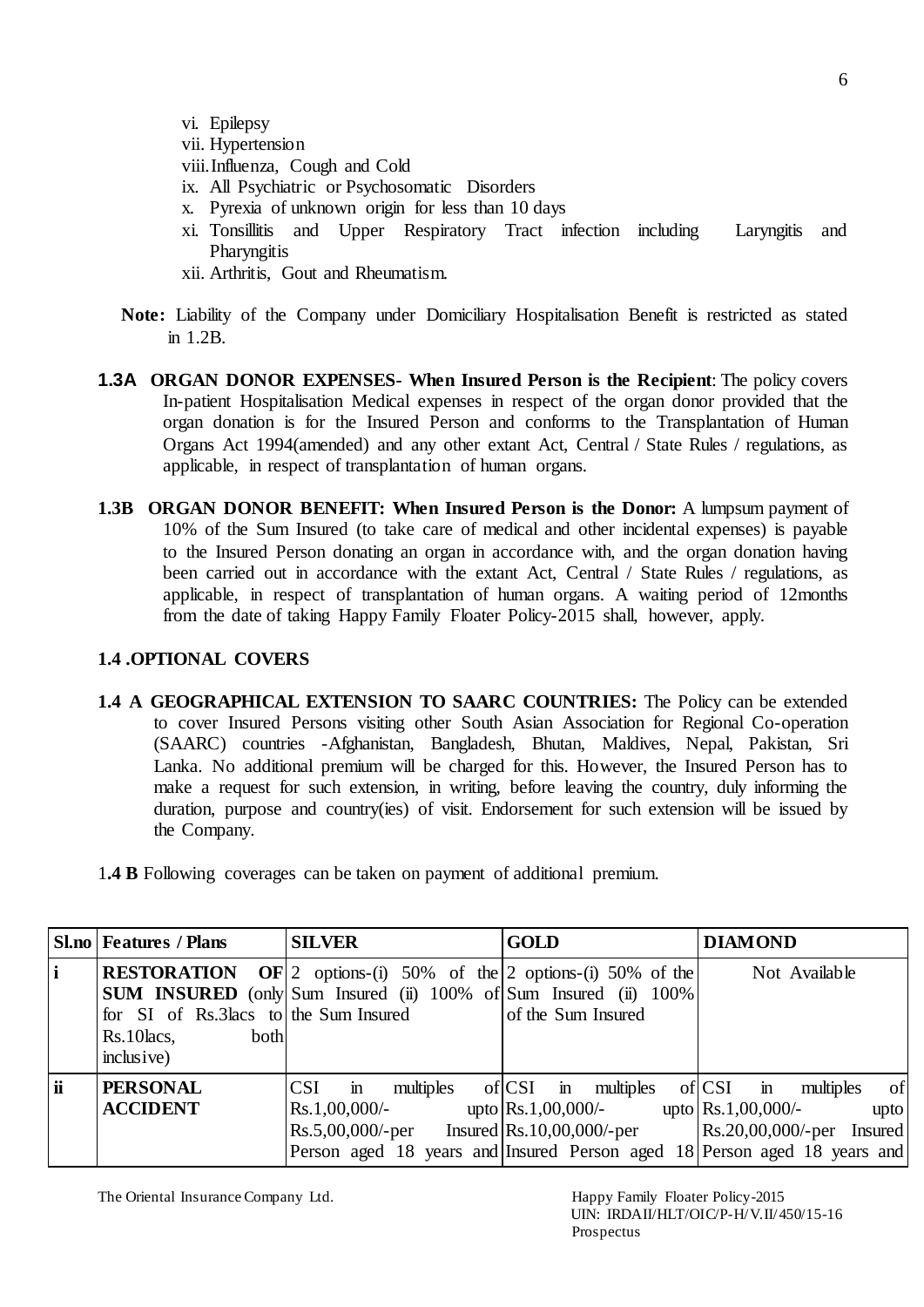|     |                                           | above. However, for years and above above. However,<br>Insured Person below 18 However, for Insured Insured Person below 18<br>years of age maximum CSI Person below 18 years vers of age maximum<br>of Rs.3lacs is allowed of age maximum CSI of CSI of Rs.10 lacs is<br>subject to this being lower Rs.5lacs is allowed allowed subject to this<br>than the CSI of the subject to this being being lower than the CSI<br>proposer |  | the proposer | lower than the CSI of of the proposer |               |             |    | for     |
|-----|-------------------------------------------|-------------------------------------------------------------------------------------------------------------------------------------------------------------------------------------------------------------------------------------------------------------------------------------------------------------------------------------------------------------------------------------------------------------------------------------|--|--------------|---------------------------------------|---------------|-------------|----|---------|
| iii | LIFE<br><b>SURVIVAL</b><br><b>BENEFIT</b> | <b>HARDSHIP</b> Plans as defined hereinafter Plans                                                                                                                                                                                                                                                                                                                                                                                  |  | hereinafter  | as                                    | defined Plans | hereinafter | as | defined |

# **I. RESTORATION OF SUM INSURED**

If during the Policy period the Sum Insured gets reduced or exhausted on account of a claim under the policy, the Sum Insured is automatically restored to the extent of the claim amount but not exceeding the Restoration limit opted (50% / 100% of Sum Insured) at the inception of the policy.

The above is subject to the following:

- i. Aggregate of all the restored amounts during the policy period shall not exceed 50% / 100% of the Sum Insured, as opted by the Insured.
- ii. At no point of time during the Policy period, will the available coverage be more than the Sum Insured mentioned in the Schedule.
- iii. Aggregate of all the claims payable for any one Insured Person under the Policy shall not be more than the Sum Insured.
- iv. During a Policy period, the maximum amount for any one claim payable shall be the Sum Insured and the aggregate of all claims payable shall not exceed the sum of the Sum Insured and Restored Sum Insured.

# **II. PERSONAL ACCIDENT COVER: (WORLD – WIDE)**

If at any time during the currency of the policy, the Insured Person sustains any bodily injury, resulting solely and directly from sudden, unforeseen and involuntary event caused by external, visible and violent means anywhere in the world, and if such injury, within 12 months of its occurrence be the sole and direct cause of death or disability, as covered under the Policy, then the Company undertakes to pay to the Insured or his nominee or in the absence of nominee, the legal heir, as the case may be, the following sums :

| Sl. | Coverage                                                                                   | Liability of the Company |
|-----|--------------------------------------------------------------------------------------------|--------------------------|
|     | Accidental Death only                                                                      | $100\% \text{ of CSI}$   |
| ۷.  | Loss of two entire limbs, or sight of two eyes or one<br>entire limb and sight of one eye. | 100% of CSI              |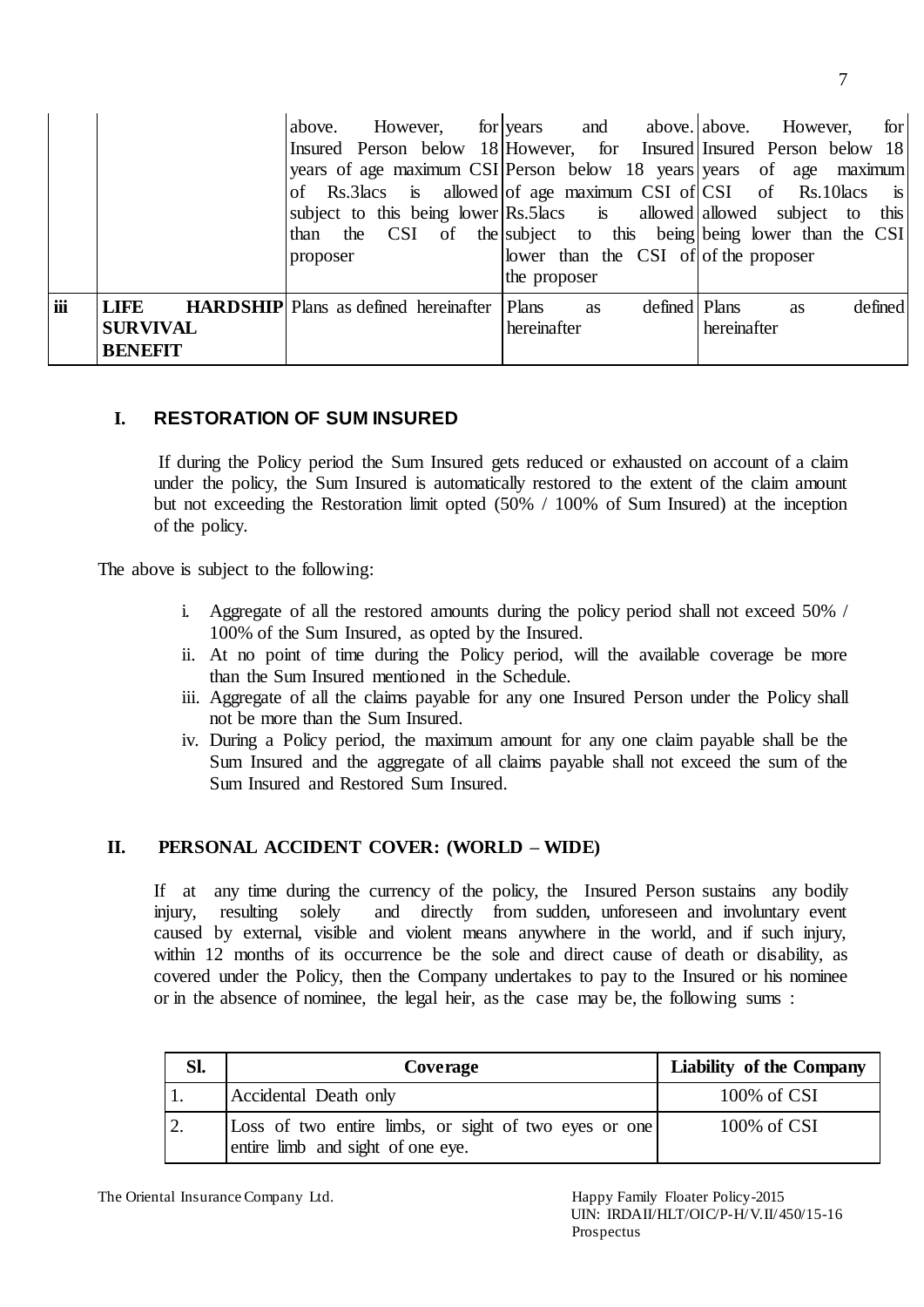| 3. | Loss of one entire limb or sight of one eye                                                                                                                  | 50% of CSI  |
|----|--------------------------------------------------------------------------------------------------------------------------------------------------------------|-------------|
|    | Permanent Total Disablement resulting in totally and<br>absolutely disabling the insured person from engaging<br>in any employment or occupation whatsoever. | 100% of CSI |

- a) CSI means Capital Sum Insured opted under the Personal Accident section.
- b) CSI may vary for different members and is available separately for each member.
- c) 10% family discount will be allowed in case more than one member is covered.
- d) Overall liability in the event of one or more of the eventualities (listed above) occurring shall be restricted to the CSI of the Insured Person as mentioned in the schedule.

**EXCLUSIONS:** The Company shall not be liable under the Personal Accident section for injuries / death on account of

- i. Intentional self-injury, suicide or attempted suicide
- ii. Whilst under the influence of intoxicating liquor or drugs
- iii. Engagement in aviation or ballooning, speed contests or racing on any kind(other than on foot), bungee jumping, parasailing, parachuting, ski-diving, BASE jumping, paragliding, hang gliding, mountain or rock climbing necessitating the use of guides or ropes, solo climbing, ice climbing, ice canoeing, scuba diving, caving, cave diving, potholing, abseiling, snowboarding, waveski surfing, deep sea diving using hard helmet and breathing apparatus, polo, snow and ice sports and similar other hazardous activities or involving military, air force or naval operations, or whilst mounting into, dismounting from or travelling in any aircraft other than as a passenger (fare paying or otherwise), in any duly licensed standard type of aircraft, anywhere in the world, unless specifically covered and endorsed on the policy.
- iv. Directly or indirectly caused by venereal disease(s) or insanity
- v. Arising or resulting from insured committing breach of Law with criminal intent
- vi. War, invasion, act of foreign enemy, hostilities (whether war be declared or not), civil war, rebellion, revolution, insurrection, mutiny, military or usurped power, seizure, capture, arrest, restraints and detainments of people
- vii. Directly or indirectly caused by or arising from ionizing radiations or contamination by radioactivity from any nuclear fuel, nuclear weapon material, or from any nuclear waste from the combustion of nuclear fuel
- viii. Directly or indirectly caused by, contributed by, aggravated or prolonged by childbirth or from pregnancy or in consequence thereof.

## **III. LIFE HARDSHIP SURVIVAL BENEFIT PLAN**

If during the Policy period, any Insured Person is diagnosed with any of the 11 Critical Illnesses defined hereunder and which results in admissibility of a claim under clause 1.2 A of the Policy, then a Survival Benefit as mentioned below, shall become payable to the Insured Person. However, this benefit shall not be available for the illness which the Insured Person is already suffering from (irrespective of the stage of the disease) at the time of opting for this cover for the first time.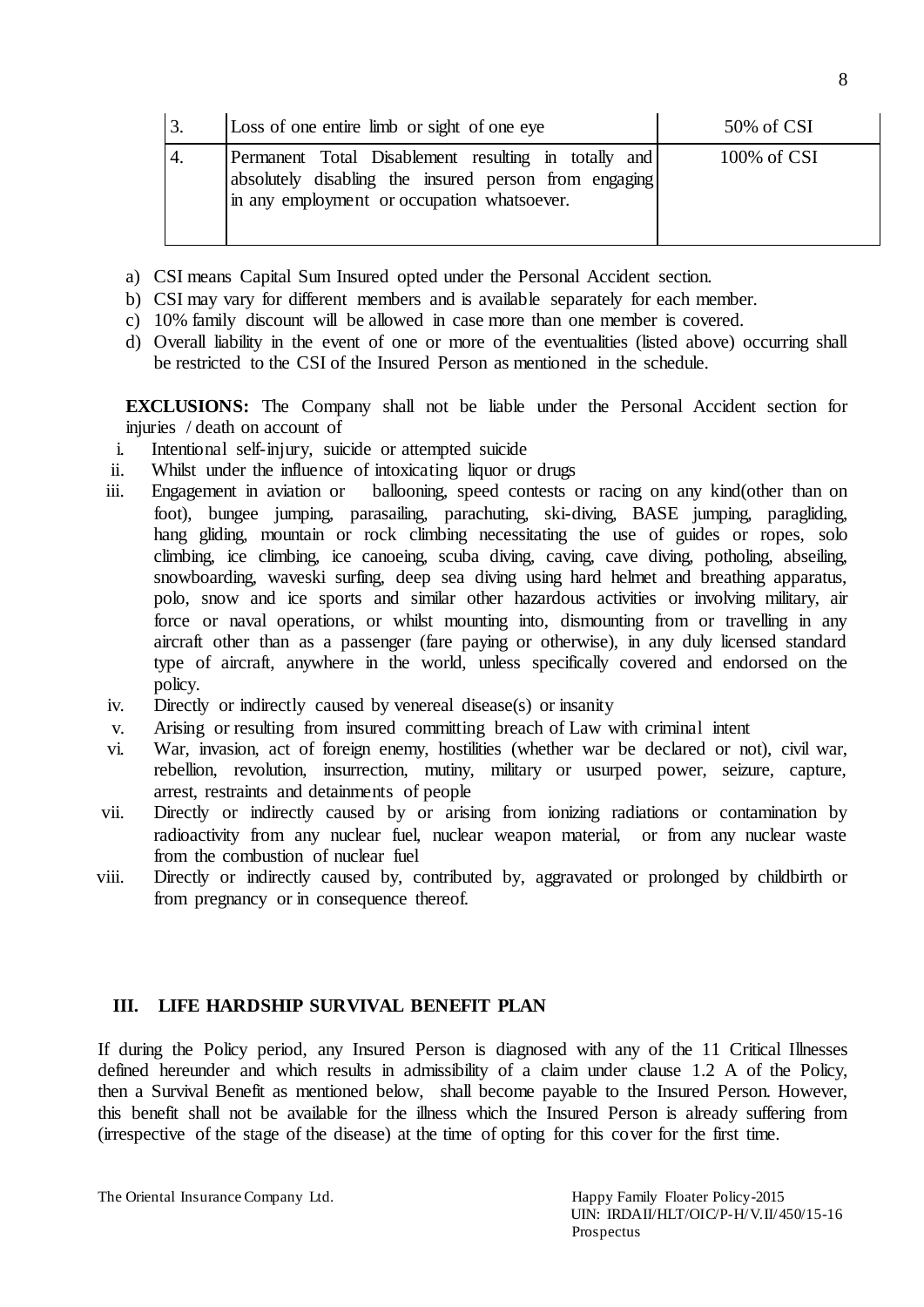| Plan           | payable                                    | hospitalisation<br>than<br>one<br>involved). | Total amount Amount payable on survival for Amount payable on survival for 270<br>180 days and above from the date days and above from the date of<br>of discharge from the hospital (the discharge from the hospital (the first)<br>first discharge date when more discharge date when more than one<br>is   hospitalisation is involved). |
|----------------|--------------------------------------------|----------------------------------------------|---------------------------------------------------------------------------------------------------------------------------------------------------------------------------------------------------------------------------------------------------------------------------------------------------------------------------------------------|
| $\overline{A}$ | 15 % of Sum<br>Insured under<br>the policy | 5% of the Sum Insured                        | 10% of the Sum Insured                                                                                                                                                                                                                                                                                                                      |
| B              | 25 % of Sum<br>Insured under<br>the policy | 10\% of the Sum Insured                      | 15% of the Sum Insured                                                                                                                                                                                                                                                                                                                      |

- i. Limits under this section indicate the aggregate liability of the Company for one or more claims under the Policy in respect of one or all the Insured Persons covered under the Policy.
- ii. Further, for a particular disease, the above benefit shall be paid only once during the lifetime of the Insured Person.

# **CRITICAL ILLNESSES COVERED:**

**1. CANCER OF SPECIFIED SEVERITY:** A malignant tumour characterised by the uncontrolled growth  $\&$  spread of malignant cells with invasion  $\&$  destruction of normal tissues. This diagnosis must be supported by histological evidence of malignancy & confirmed by a pathologist. The term cancer includes leukaemia, lymphoma and sarcoma.

## **The following are excluded -**

- i. Tumours showing the malignant changes of carcinoma in situ & tumours which are histologically described as premalignant or non invasive, including but not limited to: Carcinoma in situ of breasts, Cervical dysplasia CIN-1, CIN -2 & CIN-3.
- ii. Any skin cancer other than invasive malignant melanoma
- iii. All tumours of the prostate unless histologically classified as having a Gleason score greater than 6 or having progressed to at least clinical TNM classification T2N0M0.........
- iv. Papillary micro carcinoma of the thyroid less than 1 cm in diameter
- v. Chronic lymphocyctic leukaemia less than RAI stage 3
- vi. Microcarcinoma of the bladder
- vii. All tumours in the presence of HIV infection.

## **2. FIRST HEART ATTACK - OF SPECIFIED SEVERITY**

I. The first occurrence of myocardial infarction which means the death of a portion of the

Heart muscle as a result of inadequate blood supply to the relevant area. The diagnosis for this will be evidenced by all of the following criteria

- i. A history of typical clinical symptoms consistent with the diagnosis of Acute myocardial Infarction (for e.g typical chest pain)
- ii. New characteristic electrocardiogram changes
- iii. Elevation of infarction specific enzymes, Troponins or other specific biochemical markers.

The Oriental Insurance Company Ltd. Happy Family Floater Policy-2015

 UIN: IRDAII/HLT/OIC/P-H/V.II/450/15-16 Prospectus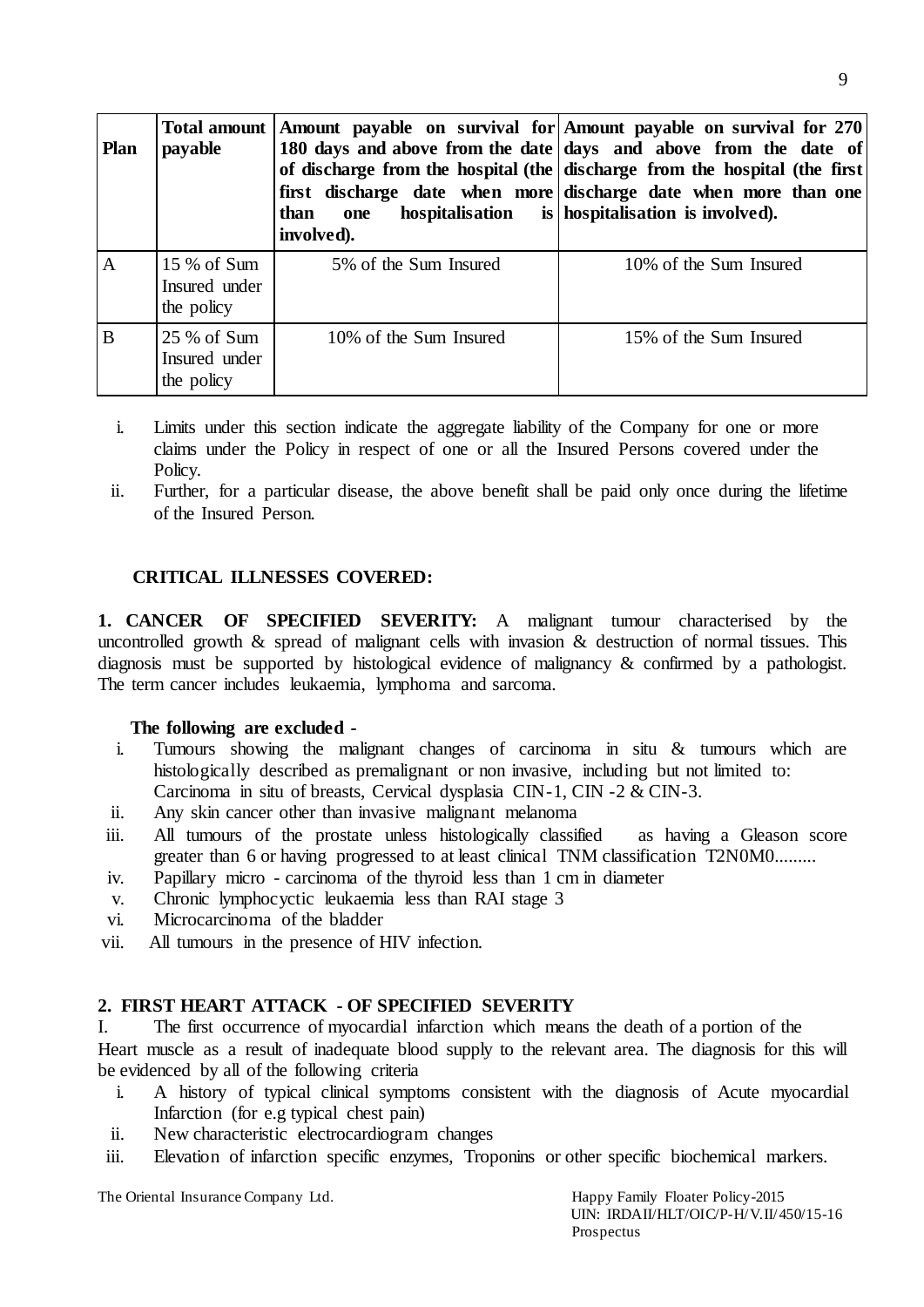- II. The following are excluded:
	- i. Non-ST-segment elevation myocardial infarction (NSTEMI) with elevation of troponin I or T
	- ii. Other acute Coronary Syndromes
- iii. Any type of angina pectoris.

## **3. OPEN CHEST CABG**

**I.** The actual undergoing of open chest surgery for the correction of one or more coronary arteries, which is/are narrowed or blocked, by coronary artery bypass graft (CABG). The diagnosis must be supported by a coronary angiography and the realization of surgery has to be confirmed by a specialist Medical Practitioner.

**II.** The following are excluded:

- i. Angioplasty and/or any other intra-arterial procedures
- ii. Any keyhole or laser surgery.

**4. OPEN HEART REPLACEMENT OR REPAIR OF HEART VALVES:** The actual undergoing of open heart valve surgery is to replace or repair one or more heart valves, as a consequence of defects in, abnormalities of, or disease-affected cardiac valve(s). The diagnosis of the valve abnormality must be supported by an echocardiography and the realization of surgery has to be confirmed by a specialist Medical Practitioner. Catheter based technique including but not limited to, balloon valvotomy/valvulo plasty are excluded.

## **5. COMA OF SPECIFIED SEVERITY**

**I.** A state of unconsciousness with no reaction or response to external stimuli or internal needs. This diagnosis must be supported by evidence of all the following:

i. No response to external stimuli continuously for atleast 96 hours.

ii. Life support measures are necessary to sustain life; and

iii Permanent neurological deficit which must be assessed atleast 30 days after the onset of the coma.

**II.** The condition has to be confirmed by a specialist Medical Practitioner. Coma resulting directly from alcohol or drug abuse is excluded.

**6. KIDNEY FAILURE REQUIRING REGULAR DIALYSIS:** End stage renal disease presenting as chronic irreversible failure of both kidneys to function, as a result of which either regular renal dialysis (hemodialysis or peritoneal dialysis) is instituted or renal transplantation is carried out. Diagnosis has to be confirmed by a specialist Medical Practitioner.

**7. STROKE RESULTING IN PERMANENT SYMPTOMS:** Any cerebrovascular incident producing permanent neurological sequelae. This includes infarction of brain tissue, thrombosis in an intracranial vessel, haemorrhage and embolisation from an extracranial source. Diagnosis has to be confirmed by a specialist Medical Practitioner and evidenced by typical clinical symptoms as well as typical findings in CT Scan or MRI of the brain. Evidence of permanent neurological deficit lasting for at least 3 months has to be produced.

The Oriental Insurance Company Ltd. Happy Family Floater Policy-2015 The following are excluded: i. Transient ischemic attack (TIA) ii. Traumatic injury of Brain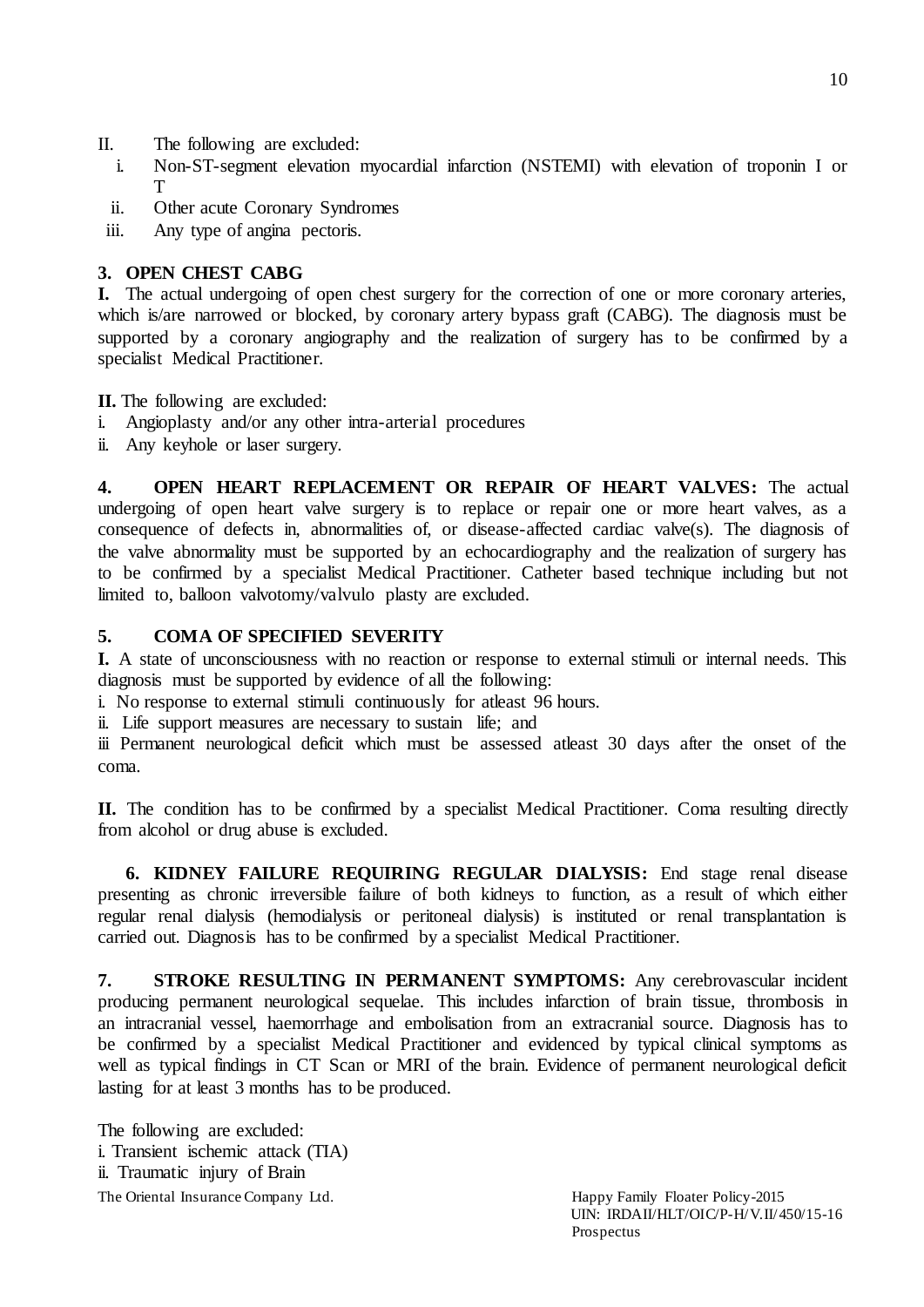iii.Vascular disease affecting only the eye or optic nerve or vestibular functions

# **8. MAJOR ORGAN/BONE MARROW TRANSPLANT**

**I.** The actual undergoing of a transplant of

i. One of the following human organs: heart, lung, liver, kidney, pancreas, that resulted from irreversible end-stage failure of the relevant organ, or

ii. Human bone marrow using haematopoietic stem cells. The undergoing of a transplant has to be confirmed by a specialist Medical Practitioner

**II**. The following are excluded:

- i. Other stem cell transplants
- ii. Where only islets of langerhans are transplanted

**9. PERMANENT PARALYSIS OF LIMBS:** Total and irreversible loss of use of two or more limbs as a result of injury or disease of the brain or spinal cord. A specialist Medical Practitioner must be of the opinion that the paralysis will be permanent with no hope of recovery and must be present for more than 3 months.

**10. MOTOR NEURON DISEASE WITH PERMANENT SYMPTOMS:** Motor neuron disease diagnosed by a specialist Medical Practitioner as spinal muscular atrophy, progressive bulbar palsy, amyotrophic lateral sclerosis or primary lateral sclerosis. There must be progressive degeneration of corticospinal tracts and anterior horn cells or bulbar efferent neurons. There must be current significant and permanent functional neurological impairment with objective evidence of motor dysfunction that has persisted for a continuous period of atleast 3 months.

# **11. MULTIPLE SCLEROSIS WITH PERSISTENT SYMPTOMS**

I. The definite occurrence of multiple sclerosis. The diagnosis must be supported by all of the following

- i. investigations including typical MRI and CSF findings, which unequivocally confirm the diagnosis to be multiple sclerosis;
- ii. there must be current clinical impairment of motor or sensory function, which must have persisted for a continuous period of atleast 6 months; and
- iii. well documented clinical history of exacerbations and remissions of said symptoms or neurological deficits with atleast two clinically documented episodes atleast one month apart.
- **II.** Other causes of neurological damage such as SlE and HIV are excluded.

# **2. OTHER MAJOR FEATURES:**

**A. MINIMUM SUM INSURED:** Sum Insured of Rs.1lac and 1.5 lacs have been discontinued in Happy Family Floater Policy-2015. Minimum Sum Insured under the Policy is now Rs.2lacs. However,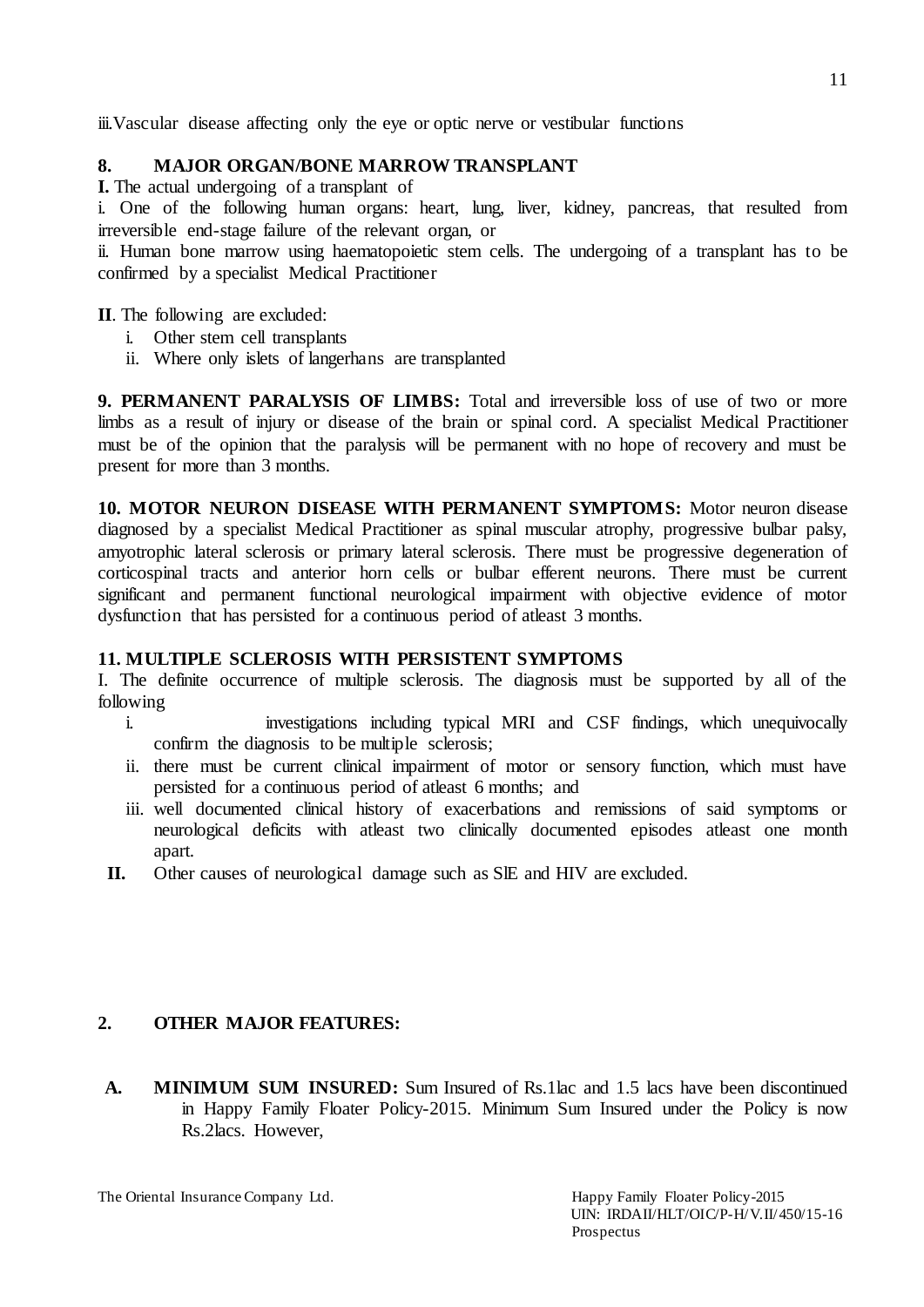- a. Those Insured Persons who were already covered for Rs.1lac Sum Insured under Happy Family Floater Policy are being offered two options:
- i. They may opt for Sum Insured of Rs.2lacs and as a one-time benefit, Company will allow 25% discount on the total premium of Rs.2lacs Sum Insured (No discount is offered if the Insured opts for a Sum Insured above Rs.2lacs). This premium benefit is available only in case of first renewal into Happy Family Floater Policy-2015. No discount will be allowed on subsequent renewals.
- ii. Those Insured Persons who wish to continue with the old Sum Insured of Rs.1lac, may continue with the same. However, no discount will be allowed if on subsequent renewal the Insured opts for a Sum Insured of Rs.2lacs.
- b. Those Insured Persons who were covered for a Sum Insured of Rs.1.5 lacs in Happy Family Floater Policy, are also being offered two options:
- i. They may opt for Sum Insured of Rs.2lacs and as a one-time benefit, Company will allow 25% discount on the total premium of Rs.2lacs Sum Insured (No discount is offered if the Insured opts for a Sum Insured above Rs.2lacs). This premium benefit is available only in case of first renewal into Happy Family Floater Policy-2015. No discount will be allowed on subsequent renewals.
- ii. If for any reason, the Insured is unwilling to move to higher Sum Insured, he will have the option to take the Sum Insured of Rs.1lac. However, no discount shall be available to the Insured in this case.
- **B. MIDTERM INCLUSION:** Midterm inclusion of members is permitted under the Policy, on payment of pro-rata premium only for
	- i. Newly wed spouse within 90days of marriage or at the time of renewal of the Policy.
	- ii. New Born Child from 91<sup>st</sup> day of birth or at the time of renewal of the Policy.

 For members subsequently added, clauses 4.1, 4.2 and 4.3 shall apply from the date of their inclusion in the policy.

- **C. NO CLAIM DISCOUNT / LOADING:** This is a one-time benefit for those Insured Persons covered under Happy Family Floater policy. Happy Family Floater Policy had the provision of No Claim Discount / Loading, which has been discontinued under Happy Family Floater Policy-2015. However,
	- i. The discount on account of 'No Claim', which would have been earned by the Insured Person on renewal of the Happy Family Floater policy, would be allowed when the Policy is renewed for the first time, into Happy Family Floater Policy-2015. However, there will be no change in discount even if there are no claims reported under the subsequent Happy Family Floater Policy-2015 policy(ies). This discount shall continue till a claim is reported under the policy and upon reporting of a claim, any discount earned on account of 'No Claim' shall be forfeited. However, claim under PA section will not affect No Claim Discount earned thus far.
	- ii. The Insured Persons with claim loading(s) on their previous policies will not have any loading on the premium on renewal into Happy Family Floater Policy-2015, i.e loadings on account of claims are discontinued.
- **D. ENHANCEMENT OF SUM INSURED:** Increase in Sum Insured under the Policy may be considered by the Company only at the time of Renewal. If at all allowed, increase shall be as given below:

The Oriental Insurance Company Ltd. Happy Family Floater Policy-2015

.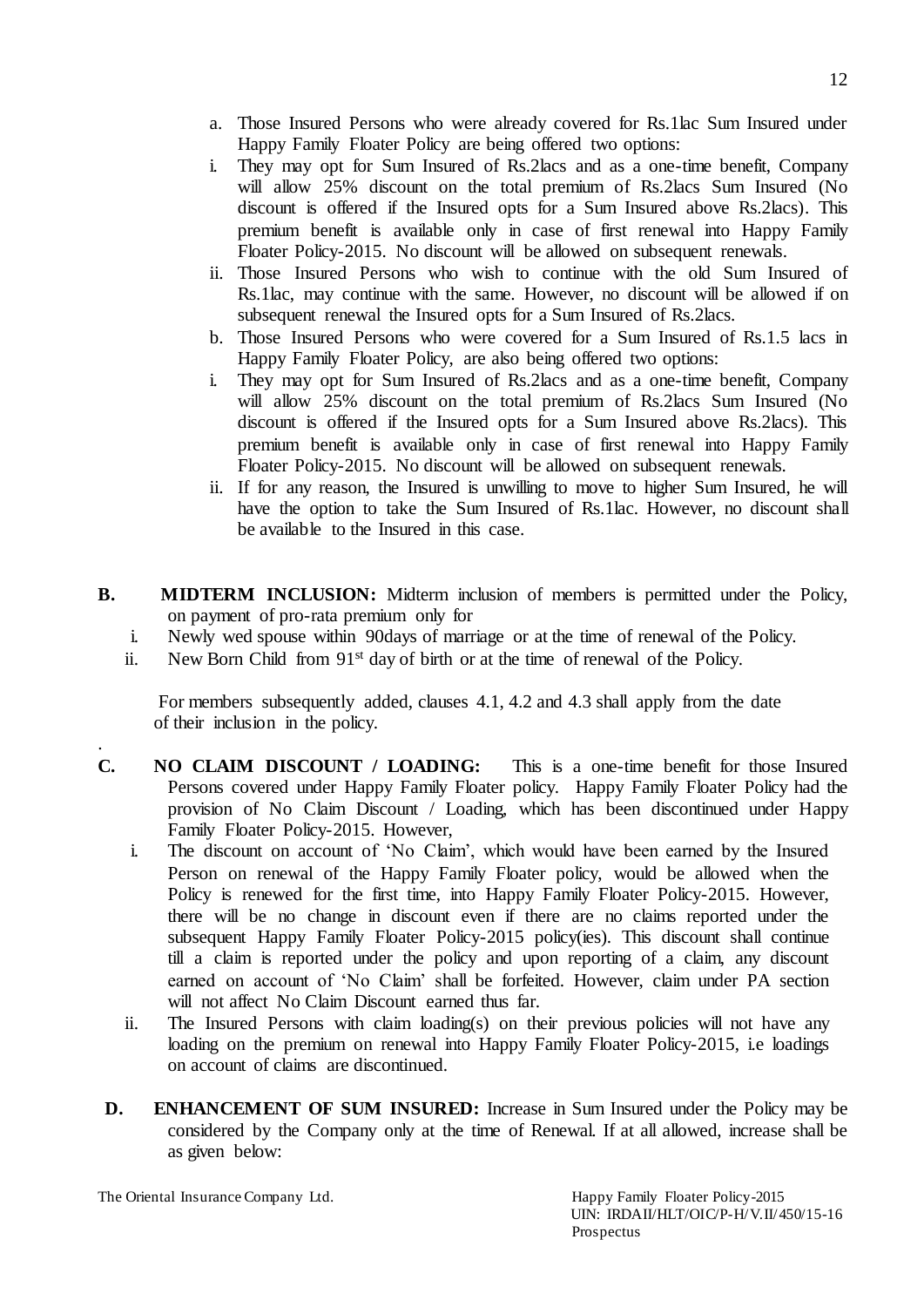- i. On Renewal, Sum Insured can be increased to the immediate higher slab.
- ii. If, on Renewal, the size of the family increases, Sum Insured can be increased to maximum two slabs higher.
- iii. If there are no claims reported in the two immediate preceding Policy Periods, change to the next Plan (Silver to Gold, Gold to Diamond) at the initial Sum Insured slab, or two steps higher from the current Sum Insured, whichever is more, is allowed.
- iv. Change of Plan is not allowed for a Policy covering any person above the age of 70years. However, Increase in Sum Insured within the same Plan is allowed as per above provisions.
- v. Notwithstanding above provisions, no increase in Sum Insured is allowed in policies where there are claims reported in two successive Policy Periods.
- **E. DISCOUNT ON OMP PREMIUM:** A discount of 15% on the premium of Overseas Mediclaim Policy would be allowed when an Insured Person covered under this Policy, takes the Overseas Mediclaim Policy from the Company, provided this Policy is valid as on the date of taking the Overseas Mediclaim Policy of the Company.
- **F. PRE -ACCEPTANCE MEDICAL CHECKUP:** Any person above the age of 60 years proposing to take insurance cover for the first time under Silver or Gold Plan, and above the age of 55 years under Diamond Plan, has to submit following medical reports, or any other additional medical report(s) required by the Company, from listed Diagnostic Centres. Pre-Acceptance Medical Check-up is required in case of fresh proposals and in cases where there has been a break in the Policy Period.

 Also, based on the information provided in the Proposal Form, the Company may require any proposed member, irrespective of his/her age, to undergo medical tests.

The list of Diagnostic centres is available with the underwriting office from where the Policy is intended to be taken**.** The cost shall be borne by the insured.

| $\mathbf{1}$   | <b>MEDICAL EXAMINATION</b>        |
|----------------|-----------------------------------|
| $\overline{2}$ | <b>CBC WITH ESR</b>               |
| 3              | <b>LIPID PROFILE</b>              |
| 4              | HbA1c                             |
| 5              | <b>S.CREATININE</b>               |
| 6              | URINE-ROUTINE & MOLECULAR         |
| 7              | ECG                               |
| 8              | <b>TSH</b>                        |
| 9              | <b>X-RAY CHEST</b>                |
| 10             | <b>USG</b>                        |
| 11             | EYE EXAMINATION-FUNDUS & GLAUCOMA |

In case of fresh proposals 50% cost of Medical Check up shall be reimbursed if the proposal has been accepted by the Company. This benefit will also be allowed in cases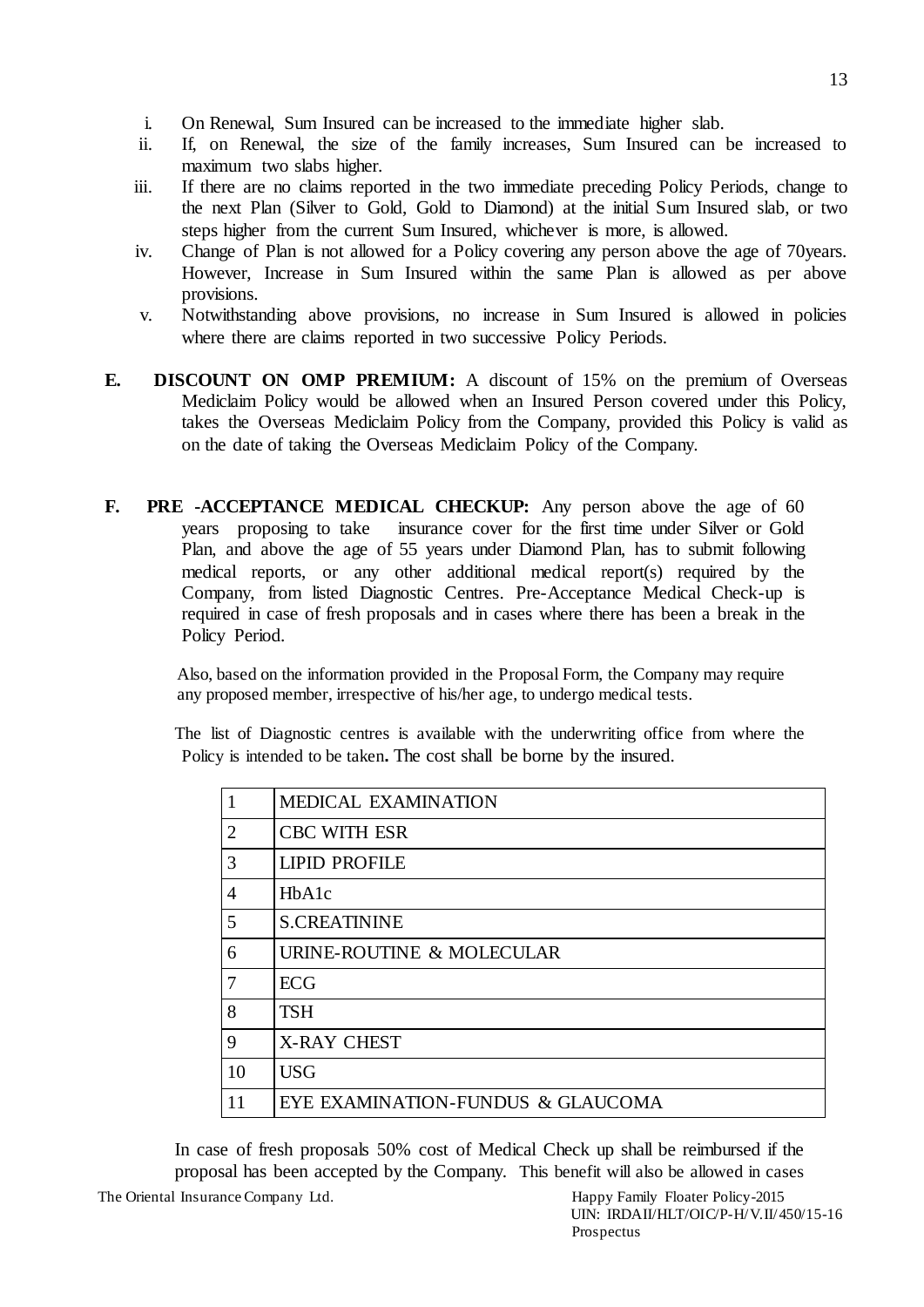where continuity benefits are not restored and the Policy is treated as fresh (and not as renewal) after the break in Policy Period.

Validity period of medical reports is upto 30 days from the date of proposal.

**G. MIGRATION:** Any person insured under our Individual/Group Health Policy may migrate into Happy Family Floater Policy-2015 at the time of renewal of his Policy. Upon such migration, the credits gained by the concerned Insured Person, for pre-existing conditions and time-bound exclusions shall be maintained under Happy Family Floater Policy-2015, provided there is no break in the Policy.

## **DEFINITIONS:**

- **3.1 ACCIDENT**: is a sudden, unforeseen and involuntary event caused by external, visible and violent means.
- **3.2 AMBULANCE SERVICES**: means ambulance service charges reasonably and necessarily incurred in shifting the insured person from residence to hospital for admission in emergency ward / ICU or from one Hospital / Nursing Home to another Hospital / Nursing Home, by registered ambulance only. The ambulance service charges are payable only if the hospitalisation expenses are admissible under the policy.
- **3.3 ATTENDANT ALLOWANCE:** When an Insured Person above the age of 90days and upto the age of 10 years is hospitalised and a claim is admitted under the GOLD or DIAMOND plan of the Policy, a sum as mentioned under 1.1(B) above will become payable under the Policy.
- **3.4 CASHLESS FACILITY:** means a facility extended by the insurer to the insured where the payments of the costs of the treatment undergone by the insured in accordance with the Policy terms and conditions, are directly made to the network provider by the insurer to the extent of pre- authorization approved**.**
- **3.5 CO-PAYMENT:** is a cost-sharing requirement under a health insurance policy that provides that the Policy holder/insured will bear a specified percentage of the admissible claim amount. A Co-payment does not reduce the Sum Insured.
- **3.6 DAILY HOSPITAL CASH ALLOWANCE**: When an Insured Person is hospitalized and a claim is admitted under the Policy, then the Insured Person shall be paid a Daily Hospital Cash Allowance as specified under 1.1B above.
- **3.7 DAY CARE CENTRE:** means any institution established for day care treatment of illness and / or injuries OR a medical set -up within a hospital and which has been registered with the local authorities, wherever applicable, and is under the supervision of a registered and qualified Medical Practitioner AND must comply with all minimum criteria as under:
	- i has qualified nursing staff under its employment,
	- ii has qualified Medical Practitioner (s) in charge,
	- iii has a fully equipped operation theatre of its own, where surgical procedures are carried out
	- iv maintains daily records of patients and will make these accessible to the Insurance company's authorized personnel.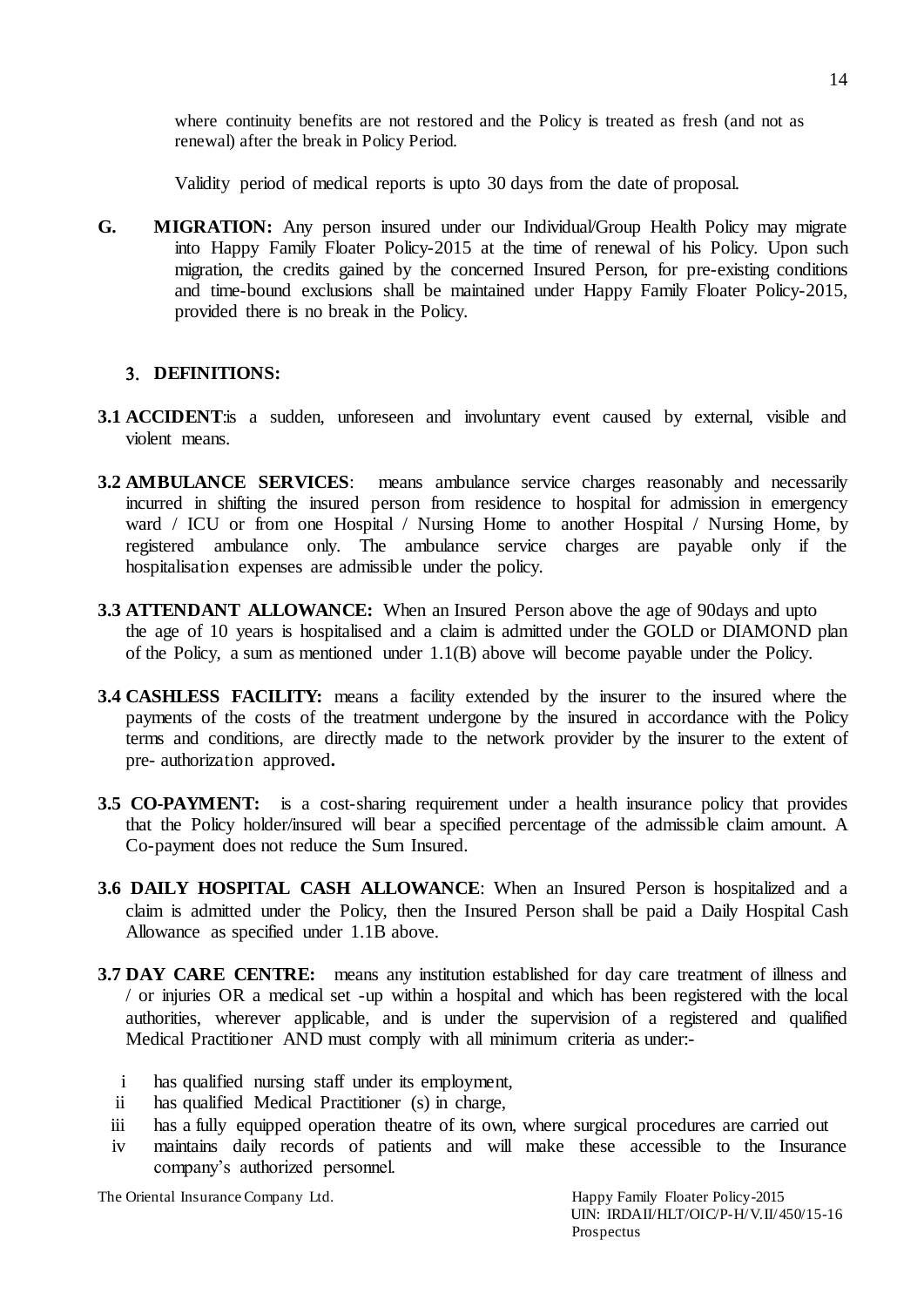- **3.8 DAY CARE TREATMENT:** refers to medical treatment, and/or surgical procedure which is:
	- i undertaken under General or Local Anaesthesia in a hospital/day care centre in less than 24 hours because of technological advancement, and
	- ii which would have otherwise required a hospitalization of more than 24 hours.

Treatment normally taken on an out-patient basis is not included in the scope of this definition.

- **3.9 DOMICILIARY HOSPITALISATION BENEFIT**: means medical treatment for a period exceeding three days for such disease/injury which in the normal course would require care and treatment at a hospital but is actually taken while confined at home under any of the following circumstances:
	- i the medical condition of the patient is such that he/she is not in a position to be moved to a hospital, or
	- ii the patient takes treatment at home on account of non availability of room in a hospital.
- **3.10 HOSPITAL/NURSING HOME:** means any institution established for In- patient care and Day Care Treatment of Illness and / or Injuries and which has been registered as a Hospital with the local authorities under the Clinical Establishments (Registration and Regulation) Act, 2010 or under the enactments specified under the Schedule of Section 56(1) of the said Act OR complies with all minimum criteria as under:
	- i has qualified nursing staff under its employment round the clock;
	- ii has at least 10 inpatient beds, in towns having a population of less than 10,00,000 and atleast 15 inpatient beds in all other places;
	- iii has qualified Medical Practitioner (s) in charge round the clock;
	- iv has a fully equipped operation theatre of its own where surgical procedures are carried out
	- v maintains daily records of patients and makes these accessible to the Insurance Company's authorized personnel.
- **3.11 <b>HOSPITALISATION** : means admission in a Hospital for a minimum period of twenty four (24) in-patient care consecutive hours except for specified procedures/treatments, where such admission could be for a period of less than 24 consecutive hours.
- **3.12 INSURED PERSON:** Means Person(s) named on the schedule of the Policy.
- **3.13 MEDICAL PRACTITIONER:** means a person who holds a valid registration from the

 Medical Council of any state or Medical Council of India or Council for Indian Medicine or for Homeopathy set up by the Government of India or a State Government and is thereby entitled to practice medicine within its jurisdiction; and is acting within the scope and jurisdiction of license.

- **3.14 NETWORK PROVIDER:** means hospitals or healthcare providers enlisted by an insurer or by a TPA and insurer together, to provide medical services to an insured on payment, by a Cashless facility.
- **3.15 PRE-HOSPITALISATION EXPENSES:** means Medical Expenses incurred during the period upto 30 days prior to the date of admission in the Hospital, provided that:
	- i. Such Medical Expenses are incurred for the same condition for which the Insured Person's Hospitalisation was required, and

The Oriental Insurance Company Ltd. Happy Family Floater Policy-2015

 UIN: IRDAII/HLT/OIC/P-H/V.II/450/15-16 Prospectus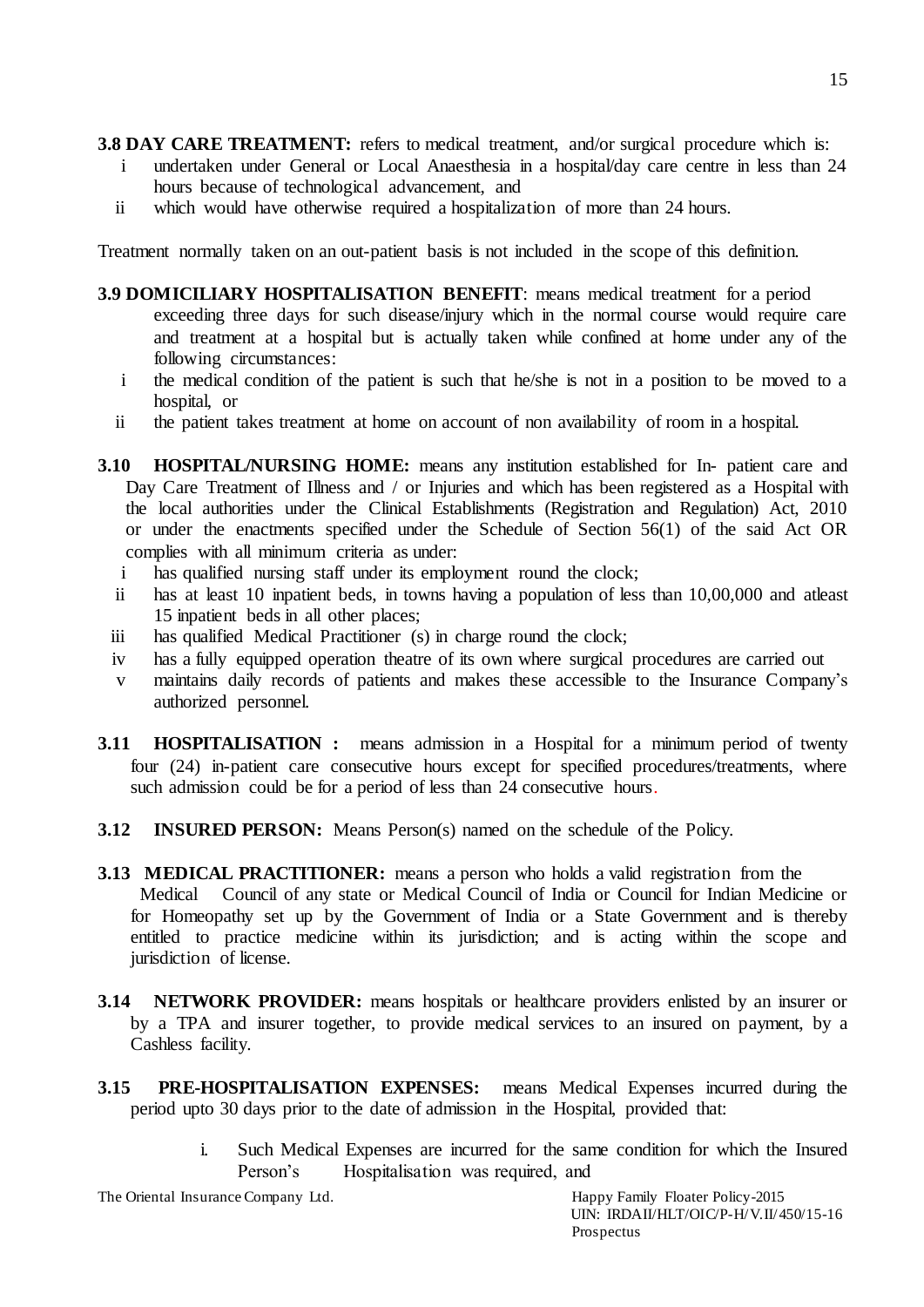- ii. The In-patient Hospitalisation claim for such Hospitalisation is admissible by the Insurance Company.
- **3.16 POST-HOSPITALISATION EXPENSES:** means Medical Expenses incurred for a period upto 60 days from the date of discharge from the Hospital, provided that:
- i Such Medical Expenses are incurred for the same condition for which the Insured Person's Hospitalisation was required, and
- ii The In-patient Hospitalisation claim for such Hospitalisation is admissible by the Insurance Company.
- **3.17. PRE EXISTING DISEASE:** means any condition, ailment or injury or related condition(s) for which the insured person(s) had signs or symptoms, and / or was diagnosed, and / or received medical advice / treatment within 48 months prior to the first policy issued by the insurer.
- **3.18 PORTABILITY:** means transfer by an individual health insurance Policy holder (including family cover) of the credit gained for pre-existing conditions and time-bound exclusions if he/she chooses to switch from one insurer to another.
- **3.19 QUALIFIED NURSE:** means a person who holds a valid registration from the Nursing Council of India or the Nursing Council of any state in India.
- **3.20 REASONABLE AND CUSTOMARY CHARGES : means the charges for services or**  supplies, which are the standard charges for the specific provider and consistent with the prevailing charges in the geographical area for identical or similar services, taking into account the nature of the Illness / Injury involved .
- **3.21 THIRD PARTY ADMINISTRATOR (TPA):** means any person who is licensed under the IRDAI (Third Party Administrators – Health Service) Regulations, 2001 by the Authority, and is engaged, for a fee or remuneration by an insurance company, for the purposes of providing health services.
- **3.22 UNPROVEN/EXPERIMENTAL TREATMENT:** Treatment including drug experimental therapy which is not based on established medical practice in India.
- **4. GENERAL EXCLUSIONS:** The Company shall not be liable to make any payment under this Policy in respect of any expense whatsoever incurred by any Insured Person in connection with or in respect of:
- **4.1** All Pre-existing Disease (whether treated / untreated, declared or not declared in the Proposal Form), which are excluded upto 48 months of the Policy being in force. Pre-existing Diseases shall be covered only after the Policy has been continuously in force for 48 months. For the purpose of applying this condition, the date of inception of the first indemnity based health Policy taken shall be considered, provided the Renewals have been continuous and without any break in period, subject to portability condition.

This exclusion shall also apply to any complication(s) arising from Pre existing Diseases. Such complications will be considered as part of the Pre existing health condition or Disease.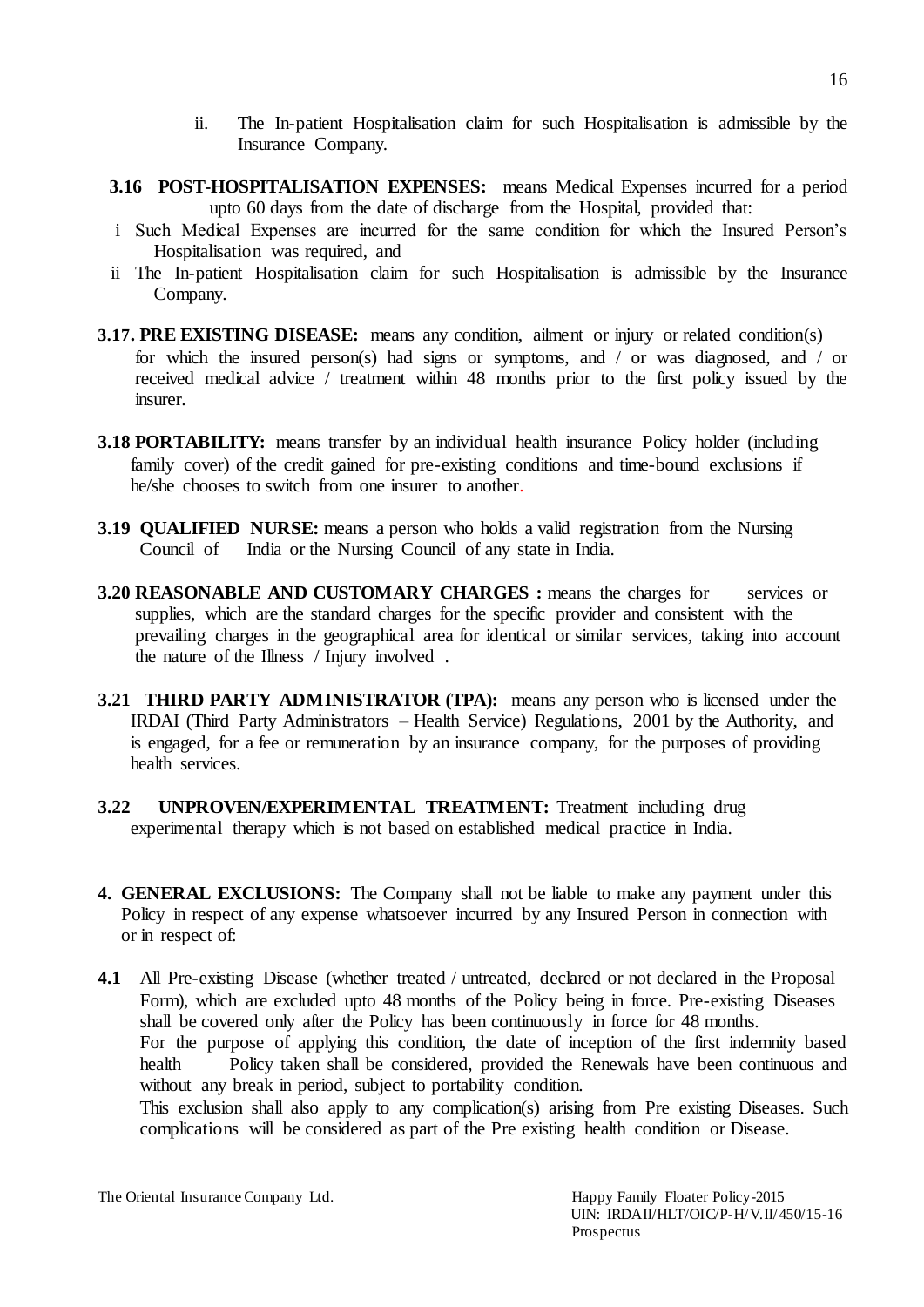- 4.2 Any disease other than those stated in clause 4.3, contracted by the Insured Person during the first 30 days from the inception date of fresh Policy. This shall, however, not apply in case the Insured Person is hospitalised for injuries suffered in an Accident, which occurred after inception of the Policy.
- 4.3 The expenses on treatment of following ailments / diseases / surgeries, if contracted and / or manifested after inception of first Policy (subject to continuity being maintained), are not payable during the waiting period specified below.

| Sl.                            | <b>Ailment / Disease / Surgery</b>                                              | <b>Waiting Period</b> |
|--------------------------------|---------------------------------------------------------------------------------|-----------------------|
| $\overline{i}$                 | i.e.<br><b>ENT</b><br>disorders<br>Benign<br>surgeries<br>Tonsillectomy,<br>and | 1 year                |
|                                | Adenoidectomy, Mastoidectomy, Tympanoplasty etc.                                |                       |
| $\ddot{\mathbf{i}}$            | Polycystic ovarian diseases.                                                    | 1 year                |
| $\overline{\text{iii}}$        | Surgery of hernia.                                                              | 2 years               |
| $\overline{\text{i} \text{v}}$ | Surgery of hydrocele.                                                           | 2 years               |
| V                              | Non infective Arthritis.                                                        | 2 years               |
| $\overline{vi}$                | Undescendent Testes.                                                            | 2 Years               |
| VÏ1                            | Cataract.                                                                       | 2 Years               |
| $\overline{\text{viii}}$       | Surgery of benign prostatic hypertrophy.                                        | 2 Years               |
| $\overline{\text{i} \text{x}}$ | Hysterectomy for menorrhagia or fibromyoma or myomectomy or                     | 2 Years               |
|                                | prolapse of uterus.                                                             |                       |
| $\mathbf X$                    | Fissure / Fistula in anus.                                                      | 2 Years               |
| $\overline{xi}$                | Piles.                                                                          | 2 Years               |
| xii                            | Sinusitis and related disorders.                                                | 2 Years               |
| xiii                           | Surgery of gallbladder and bile duct excluding malignancy.                      | 2 Years               |
| xiv                            | Surgery of genito urinary system excluding malignancy.                          | 2 Years               |
| XV                             | Pilonidal Sinus.                                                                | 2 Years               |
| <b>XVI</b>                     | Gout and Rheumatism.                                                            | 2 Years               |
| xvii                           | Hypertension.                                                                   | 2 Years               |
| xviii                          | Diabetes.                                                                       | 2 Years               |
| xix                            | Calculus diseases.                                                              | 2 Years               |
| XX                             | Surgery for prolapsed inter vertebral disk unless<br>arising<br>from            | 2 Years               |
|                                | accident.                                                                       |                       |
| xxi                            | Surgery of varicose veins and varicose ulcers.                                  | 2 Years               |
| xxii                           | Congenital internal diseases.                                                   | 2 Years               |
| xxiii                          | Joint Replacement due to Degenerative condition.                                | 4 Years               |
| xxiv                           | Age related osteoarthritis and Osteoporosis.                                    | 4 Years               |

If the above diseases are pre-existing at the time of inception, clause.4.1 for Pre-existing Disease shall be applicable.

- **Note**: If the continuity of the Renewal is not maintained then subsequent cover will be treated as fresh Policy and clauses 4.1, 4.2, 4.3 shall apply afresh, unless agreed by the Company and suitable endorsement passed on the Policy, by the duly authorised official of the Company. Similarly, if the Sum Insured is enhanced subsequent to the inception of the first Policy, clauses 4.1, 4.2 and 4.3 shall apply afresh on the enhanced portion of the Sum Insured.
- 4.4 Injury or disease directly or indirectly caused by or arising from or attributable to war, invasion, act of Foreign enemy, war like operations (whether war be declared or not) or by nuclear weapons / materials.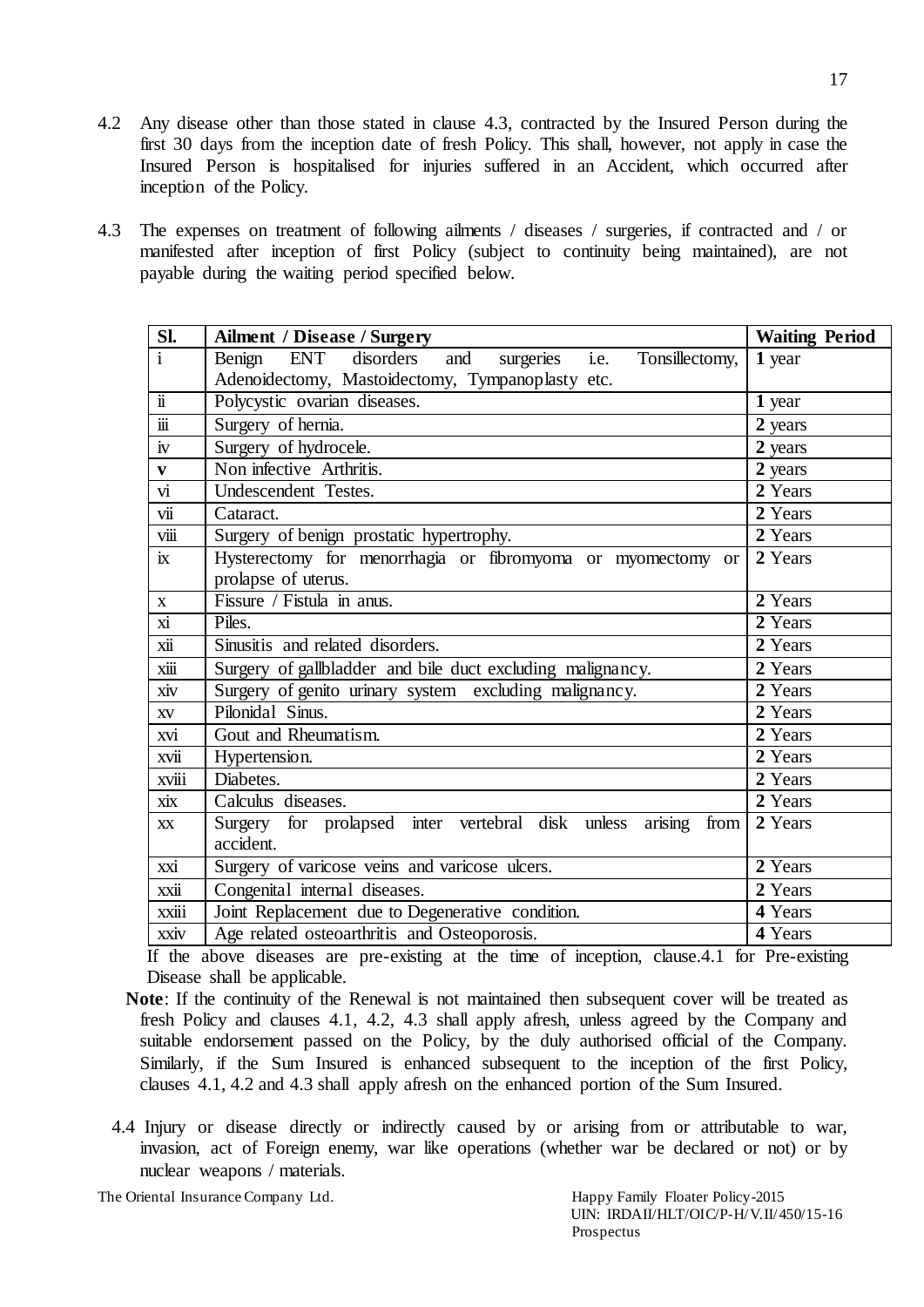- 4.5 Circumcision (unless necessary for treatment of a disease not excluded hereunder or as may be necessitated due to any accident), vaccination (except as covered under 1.2 B(ii), inoculation or change of life or cosmetic or aesthetic treatment of any description, plastic surgery other than as may be necessitated due to an accident or as a part of any illness.
- 4.6 Surgery for correction of eye sight, cost of spectacles, contact lenses, hearing aids etc.
- 4.7 Any dental treatment or surgery which is corrective, cosmetic or of aesthetic procedure, filling of cavity, crowns, root canal treatment including treatment for wear and tear etc., unless arising from disease or injury and which requires hospitalisation for treatment.
- 4.8 Convalescence, general debility, "run down" condition or rest cure, congenital external diseases or defects or anomalies, sterility, any fertility, sub-fertility or assisted conception procedure, venereal diseases, intentional self-injury/suicide, all psychiatric and psychosomatic disorders and diseases / accident due to, and /or use, misuse or abuse of drugs / alcohol or use of intoxicating substances or such abuse or addiction etc., any disease or injury as a result of committing or attempting to commit a breach of Law with criminal intent.
- 4.9 All expenses arising out of any condition directly or indirectly caused by, or associated with Human T-cell Lymphotropic Virus Type III (HTLD - III) or Lymphadinopathy Associated Virus (LAV) or the Mutants Derivative or Variations Deficiency Syndrome or any Syndrome or condition of similar kind commonly referred to as AIDS, HIV and its complications including sexually transmitted diseases.
- 4.10 Expenses incurred at Hospital or Nursing Home primarily for evaluation / diagnostic purposes which is not followed by active treatment for the ailment during the hospitalised period.
- 4.11 Expenses on vitamins and tonics etc unless forming part of treatment for injury or disease as certified by the attending physician.
- 4.12 Any treatment arising from or traceable to pregnancy, childbirth, miscarriage, caesarean section, abortion or complications of any of these including changes in chronic condition as a result of pregnancy (not applicable in Diamond Plan to the extent given under clause 1.1B) except in the case of abdominal operation for extra uterine pregnancy (ectopic pregnancy) which is proved by diagnostic means and certified to be life threatening by the attending Medical Practitioner, if left untreated.
- 4.13 Naturopathy treatment, unproven procedure or treatment, experimental or alternative medicine (other than Ayurveda, Siddha, Unani & Homeopathy as expressed in clause 1.2 A1) and related treatment including acupressure, acupuncture, magnetic and such other therapies.
- 4.14 Expenses for investigation/treatment irrelevant to the disease for which admitted or diagnosed. Private nursing charges, Referral fee to family doctors, Out station consultants / Surgeons fees etc.

Prospectus

4.15 Genetic disorders and stem cell implantation / surgery.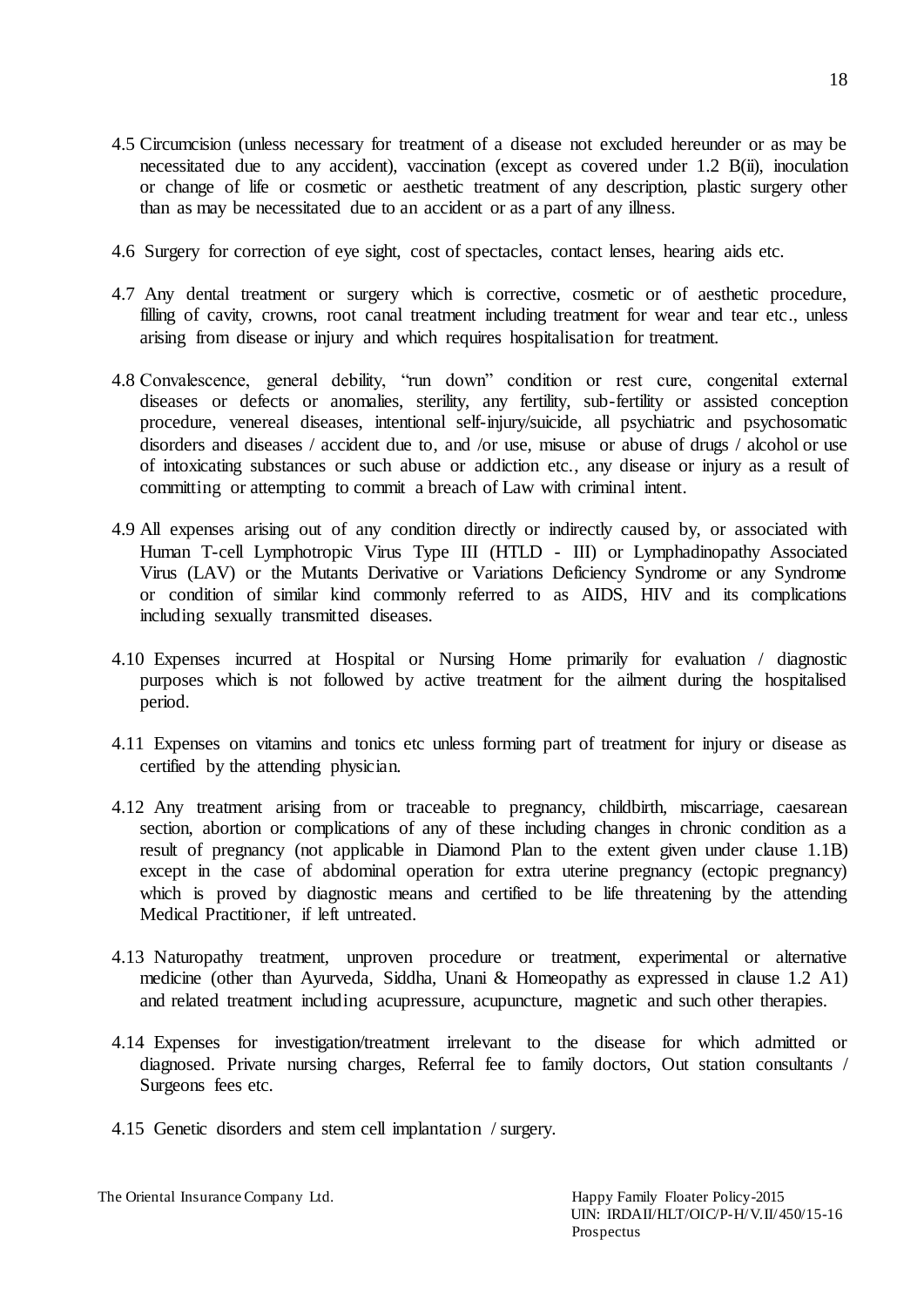- 4.16 Cost of external and or durable Medical / Non medical equipment of any kind used for diagnosis and or treatment including CPAP, CAPD, Infusion pump etc., Ambulatory devices i.e. walker, Crutches, Belts, Collars, Caps, splints, slings, braces, Stockings etc of any kind, Diabetic foot wear, Glucometer, Thermometer, Blood Pressure monitoring machine and similar related items and also any medical equipment which is subsequently used at home. Exhaustive list available on our website (www. orientalinsurance.org.in).
- 4.17 All non medical expenses including personal comfort and convenience items or services such as wi-fi/internet charges telephone, television, ayah / barber or beauty services, diet charges, baby food, cosmetics, napkins, toiletry items etc, guest services and similar incidental expenses or services etc.
- 4.18 Change of treatment from one system of medicine to another unless agreed / allowed and recommended by the consultant under whom the treatment is being taken.
- 4.19 Treatment for Age Related Macular Degeneration (ARMD), treatments such as Rotational Field Quantum Magnetic Resonance (RFQMR), External Counter Pulsation (ECP), Enhanced External Counter Pulsation (EECP), Hyperbaric Oxygen Therapy.
- 4.20 Treatment of obesity or condition arising therefrom (including morbid obesity) and any other weight control programme, and similar services or supplies.
- 4.21 Any treatment required arising from Insured's participation in any hazardous activity including but not limited to scuba diving, motor racing, parachuting, hang gliding, rock or mountain climbing and similar other activities, unless specifically agreed and endorsed on the policy.
- 4.22 Treatment taken in an Establishment which is a place for rest, a place for the aged, a place for drug addicts or a place for alcoholics, a hotel, convalescent home, convalescent hospital, health hydro, nature care clinic or similar establishments.
- 4.23 Any stay in the hospital for any domestic reason or where no active regular treatment is given by the specialist.
- 4.24 Out patient Diagnostic, Medical or Surgical procedures or treatments, non-prescribed drugs and medical supplies, Hormone replacement therapy, Sex change or treatment which results from or is in any way related to sex change.
- 4.25 Massages, Steam bathing, Shirodhara and like treatment under Ayurvedic treatment.
- 4.26 Any kind of Service charges, Surcharges, Admission fees / Registration charges etc levied by the hospital.
- 4.27 Doctor's home visit charges, Attendant / Nursing charges during Pre and Post Hospitalisation period.
- 4.28 Pre and Post Hospitalisation expenses unrelated with disease / injury for which Hospitalisation claim has been admitted under the policy.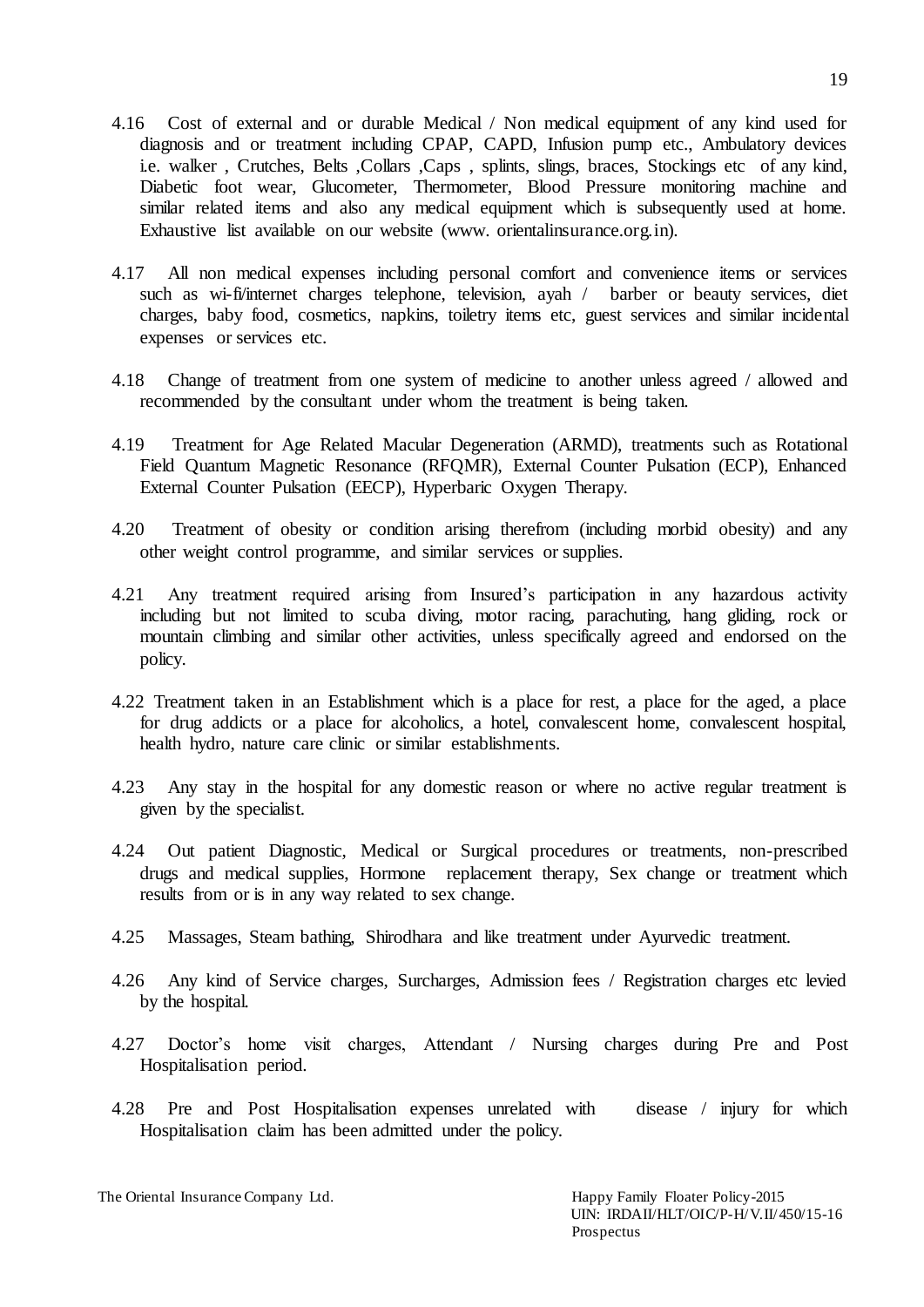4.29 Compulsory Co-Payment: Under the SILVER plan the insured has to bear 10% of admissible claim amount in each and every claim.

# **5. CONDITIONS**

**5.1 FREE LOOK PERIOD:** This Policy has a free look period. The free look period shall be applicable at the inception of the fresh Policy and the insured is allowed a period of 15 days from the date of receipt of the Policy to review the terms and conditions of the Policy and to return the same if not acceptable.

If the Insured has not made any claim during the free look period, the Insured shall be entitled to

- i. a refund of the premium paid less any expenses incurred by the insurer on medical examination of the Insured Persons and the stamp duty charges or
- ii. where the risk has already commenced and the option of return of the Policy is exercised by the policyholder, a deduction towards the proportionate risk premium for period on cover or
- iii. where only a part of the risk has commenced, such proportionate risk premium commensurate with the risk covered during such period.

As a one time option, the Insureds who have, upon renewal, got the Happy Family Floater Policy-2015, for the first time, will also get the option of Free look period as stated above.

- **5.2 PORTABILITY:** In the event of the Insured Person porting to any other insurer, Insured Person must apply with details of the Policy and claims to the insurer where the Insured Person wants to port, atleast 45 days before the date of expiry of the Policy.
- **5.3 PAYMENT OF PREMIUM:** The premium under this policy shall be paid in advance. No receipt for premium shall be valid except on the official form of the Company signed by a duly authorized official of the Company. The due payment of premium and the observance and fulfilment of the terms, provisions, conditions and endorsements of this Policy by the Insured Person in so far as they relate to anything to be done or complied with by the Insured Person shall be condition precedent to any liability of the Company to make any payment under this policy. No waiver of any terms, provisions, conditions and endorsements of this Policy shall be valid, unless made in writing and signed by an authorised official of the Company.
- **5.4 NOTICE OF CLAIM:** Immediate written notice of claim with particulars relating to Policy number, ID Card no., Name of insured person in respect of whom claim is made, nature of disease / illness / injury and name and address of the attending Medical Practitioner / Hospital/Nursing Home etc. should be given to the Company / TPA while taking treatment in the Hospital / Nursing Home by fax, email. Such written notice should be given within 48 (forty eight) hours of admission or before discharge from Hospital / Nursing Home, whichever is earlier unless waived in writing.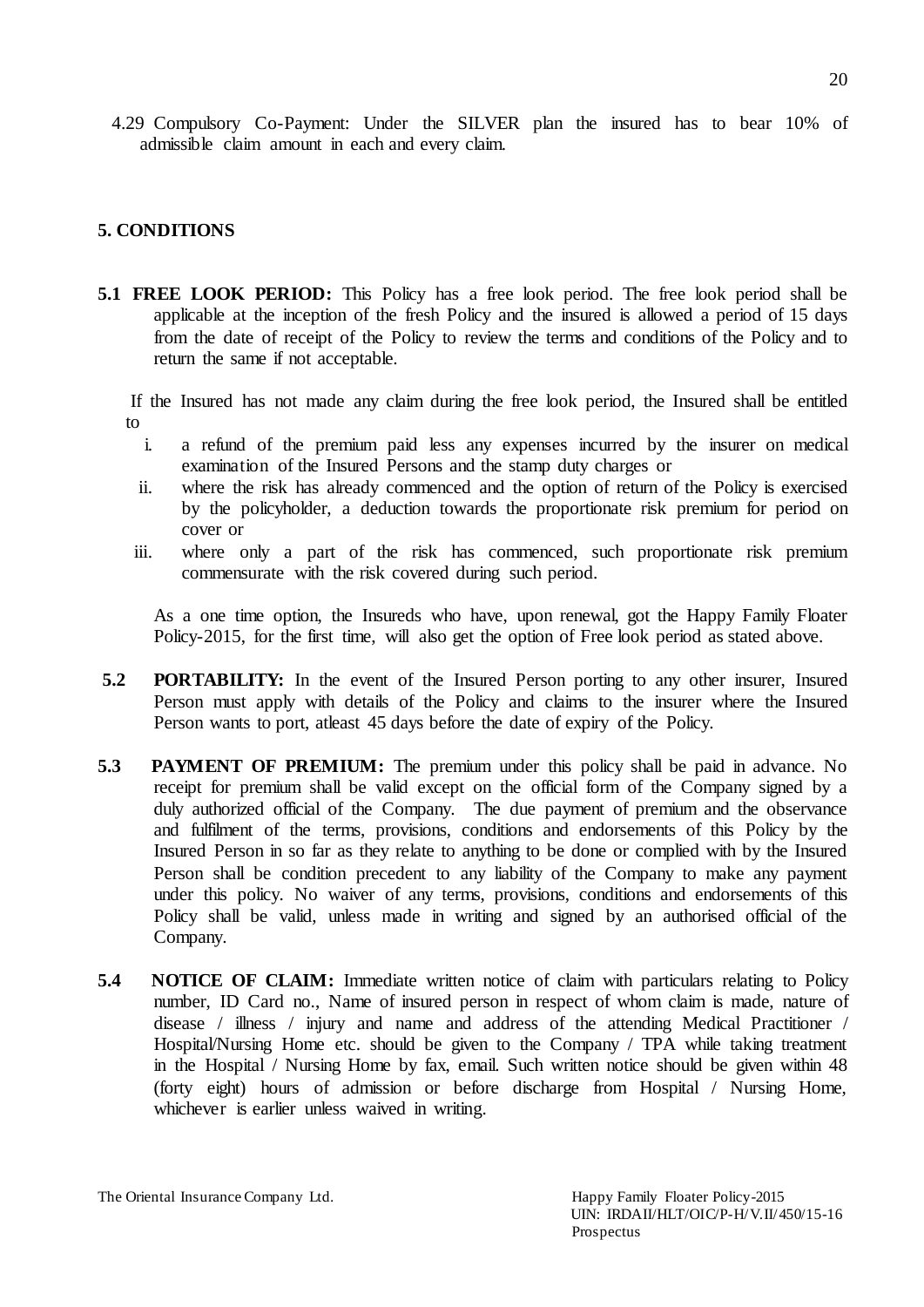## **5.5 PROCEDURE FOR AVAILING CASHLESS ACCESS SERVICES IN NETWORK HOSPITAL/NURSING HOME:**

- i. Claim in respect of Cashless Access Services will be through the Company / TPA provided admission is in a network Hospital / Nursing Home and is subject to pre admission authorization.
- ii. The Company / TPA reserves the right to deny pre-authorisation in case the Hospital / Insured Person is unable to provide the relevant information / medical details as required by the Company / TPA. In such circumstances denial of Cashless Access should in no way be construed as denial of liability.
- iii. Should any information be available with the Company / TPA which makes the claim inadmissible or doubtful, and warrants further investigations, the authorisation of Cashless facility may be withdrawn.
- **5.6 CLAIM DOCUMENTS:** Final claim along with documents stated in the policy, should be submitted to the Company / TPA within 15 days of discharge from the Hospital / Nursing Home.
- **5.7 PAYMENT OF CLAIM:** All medical treatment for the purpose of this insurance will have to be taken in India only (except where the policy has been extended to SAARC countries) and all claims shall be payable in Indian currency only. For the purpose of claims settlement, currency conversion rate on the date of admission to Hospital would apply.
- **5.8** RENEWAL OF POLICY: The Company shall not be responsible or liable for nonrenewal of Policy due to non-receipt **or** delayed receipt (i.e. after the due date including the grace period of 30 days) of premium **or** the Proposal Form **or** of the Medical Practitioner's report wherever required or due to any other reason whatsoever.
- **5.9 REVISION IN PREMIUM / TERMS**: The rates applied are valid only for the period of this Policy.
	- i. The Company may revise the premium rates and / or the terms & conditions of the Policy, upon Renewal thereof, only after due approval from IRDAI. Renewal of this Policy is not automatic; premium due must be paid to the Company before the due date. Any revision or modification in the Policy will be notified to the policyholders three months in advance.
	- ii. The Company shall not ordinarily deny the Renewal of this Policy unless on grounds of fraud, moral hazard, misrepresentation or non-cooperation by the Insured.

# **5.10 REPUDIATION:**

- i. The Company, shall repudiate the claim if not payable under the Policy. The Company / TPA shall mention the reasons for repudiation in writing to the Insured Person. The Insured Person shall have the right to appeal / approach Customer Service Department of the Company at its Policy issuing office, concerned Divisional Office, concerned Regional Office or of the Head Office, situated at A-25/27, Asaf Ali Road, New Delhi-110002.
- ii. If the Insured is not satisfied with the reply of the Customer Service Department under 5.10 (i), he may approach the Insurance Ombudsman, established by the Central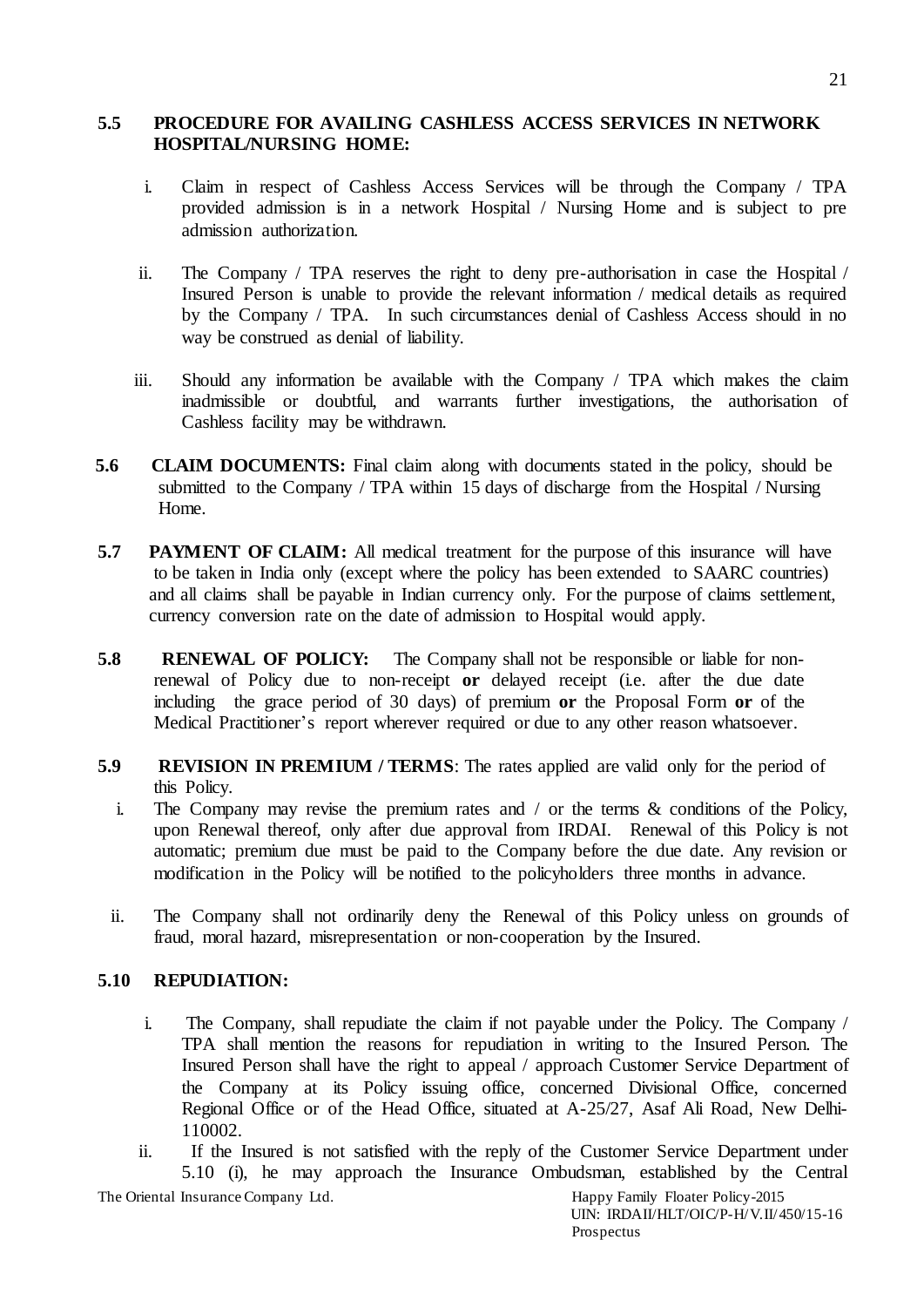Government for redressal of grievance. The Insurance Ombudsman is empowered to adjudicate on personal line insurance claims upto Rs.20 lacs.

**5.11 CANCELLATION CLAUSE:** Company may at any time, cancel this Policy (on grounds of fraud, moral hazard, misrepresentation or non-co-operation)**,** by sending the Insured 30 (Thirty) days notice by registered post at the Insured's last known address; and in such an event, the Company shall refund to the Insured a pro-rata premium for un-expired Policy period only. However, no refund shall be made when cancellation is on grounds of fraud or moral hazard.

 The Insured may at any time cancel this policy and in such event the Company shall allow refund of premium at Company's short period rate only (table given below) provided no claim has occurred during the Policy period up to the date of Cancellation.

| <b>Period on Risk</b> | Rate of premium to be charged |
|-----------------------|-------------------------------|
| Upto 1 Month          | $1/4$ th of the annual rate   |
| Upto 3 Months         | $1/2$ of the annual rate      |
| Upto 6 Months         | $3/4$ th of the annual rate   |
| Exceeding 6 months    | Full annual rate              |

- **5.12 PRODUCT WITHDRAWAL:** This product may be withdrawn in future with due approval of IRDAI. However, in the event of withdrawal of the product, the insured shall be informed of the options available.
- **5.13 IT EXEMPTION:** The premium under the Policy is eligible for Income Tax exemption in accordance with the extant IT Act.
- **5.14 DISCLOSURE TO INFORMATION NORM:** The Policy shall be void in the event of misrepresentation, mis-description or non-disclosure of any material fact.
- **5.15 <b>IRDAI REGULATION:** This Policy is subject to IRDAI (Protection of policy holders' interest) Regulation,2002 and IRDAI (Health Insurance) Regulations 2013 and Guidelines on Standardisation in Health Insurance as amended from time to time.
- **5.16 JURISDICTION:** All disputes or differences under or in relation to the Policy shall be determined by the Indian Courts and according to the Indian Laws.
- **5.17 HOW TO APPLY FOR INSURANCE:** The Proposer has to complete the Proposal Form and Enrolment Form in duplicate and submit Insured Person's details of each member. The proposer has to affix coloured stamp size photographs of each of the members to be insured on the Enrolment Form against the name of the person. These photographs will be utilised by Third Party Administrator for preparing ID card for each of the members insured.

The Prospectus contains salient features of the Policy. For details, reference is to be made to the Policy. In case of any difference between the Prospectus and the Policy, the terms and conditions of the Policy shall prevail.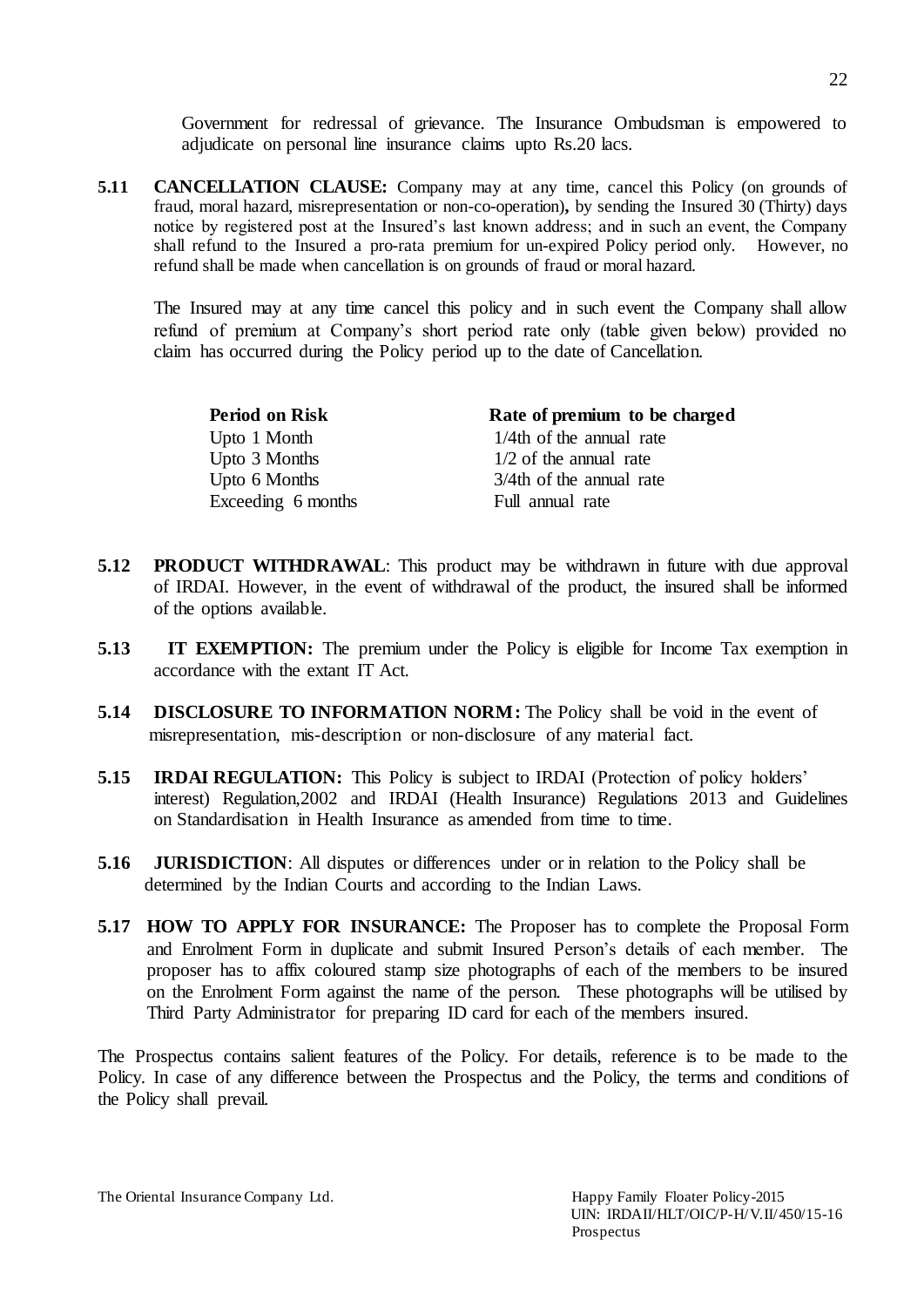The Prospectus and Proposal Form are part of the Policy. Hence please read the Prospectus carefully and sign the same. The Proposal Form is to be completed in all respects for each Insured Person. Both the Prospectus and the Proposal Form are to be submitted to the office or to the agent.

Name: Signature

Address:

Place: Date:

Note: For legal interpretation only English version will be valid.

# **INSURANCE ACT 1938 SECTION 41 - PROHIBITION OF REBATE**

Section 41 of the Insurance Act 1938 provides as follows:

1. No person shall allow, or offer to allow, either directly or indirectly, as an inducement to any person to take out or renew or continue an insurance in respect of any kind of risk relating to lives or property in India, any rebate of the whole or part of the commission payable or any rebate of the premium shown on the Policy, nor shall any person taking out or renewing or continuing a Policy accept any rebate except such rebate as may be allowed in accordance with the published Prospectus or tables of the Insurer.

2. Any person making default in complying with the provisions of this section shall be liable for a penalty which may extend to Ten Lakh Rupees.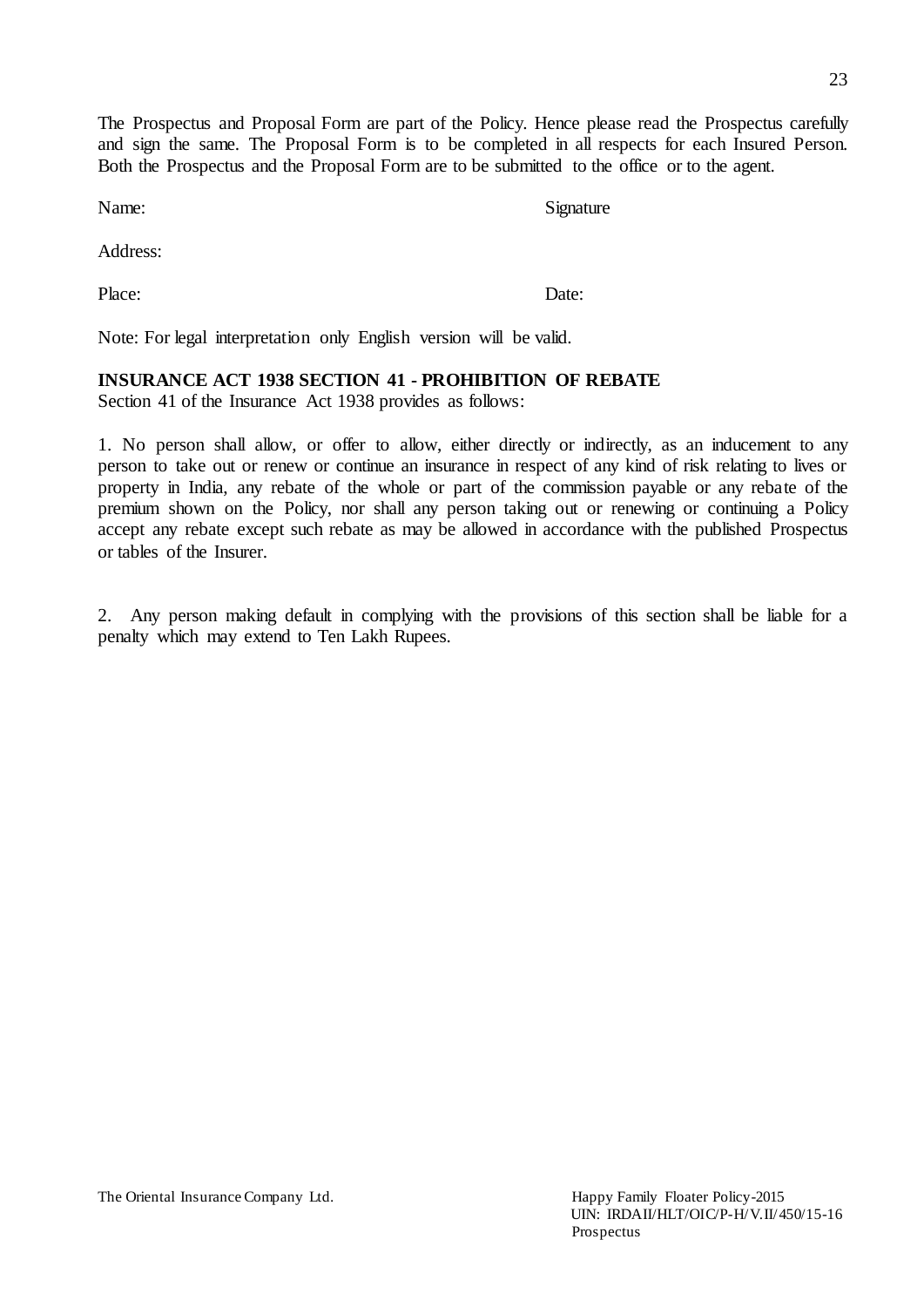# **PREMIUM SCHEDULE - HAPPY FAMILY FLOATER POLICY-2015**

#### **1 BASIC PREMIUM TABLE**

|         | 91 days to 20       | $21 - 35$ | $36 - 45$ | 46-55 | 56-60 | $61 - 65$ | 66-70 | $71 - 75$ | 76-80 |           |
|---------|---------------------|-----------|-----------|-------|-------|-----------|-------|-----------|-------|-----------|
| SI/AGE  | <b>vrs</b>          | yrs       | yrs       | yrs   | yrs   | yrs       | yrs   | yrs       | yrs   | $>80$ yrs |
|         |                     |           |           |       |       |           |       |           |       |           |
|         | <b>SILVER PLAN</b>  |           |           |       |       |           |       |           |       |           |
| 100000  | 1029                | 1530      | 1716      | 2106  | 3810  | 4822      | 5302  | 5829      | 6409  | 7048      |
| 200000  | 1862                | 2051      | 2592      | 3497  | 5915  | 8175      | 8990  | 9887      | 10873 | 11957     |
| 300000  | 2249                | 2720      | 3552      | 4929  | 7986  | 11435     | 12576 | 13831     | 15211 | 16730     |
| 400000  | 2747                | 2944      | 4726      | 6465  | 10170 | 13127     | 14437 | 15878     | 17464 | 19207     |
| 500000  | 3406                | 3491      | 5767      | 7552  | 11626 | 14819     | 16299 | 17926     | 19716 | 21685     |
|         |                     |           |           |       |       |           |       |           |       |           |
|         | <b>GOLD PLAN</b>    |           |           |       |       |           |       |           |       |           |
| 600000  | 4327                | 5326      | 6706      | 10780 | 16288 | 20841     | 22920 | 25207     | 27723 | 30490     |
| 700000  | 4729                | 5765      | 7906      | 12900 | 19428 | 25089     | 27593 | 30348     | 33377 | 36710     |
| 800000  | 5170                | 6241      | 9279      | 13631 | 20474 | 26336     | 28964 | 31856     | 35036 | 38535     |
| 900000  | 5652                | 6757      | 9752      | 14275 | 21397 | 27435     | 30174 | 33186     | 36499 | 40144     |
| 1000000 | 6180                | 7315      | 10176     | 14851 | 22222 | 28418     | 31255 | 34376     | 37808 | 41584     |
|         |                     |           |           |       |       |           |       |           |       |           |
|         | <b>DIAMOND PLAN</b> |           |           |       |       |           |       |           |       |           |
| 1200000 | 6885                | 8236      | 11683     | 16930 | 25121 | 32130     | 35309 | 38806     | 42652 | 46883     |
| 1500000 | 7323                | 9463      | 13564     | 19728 | 29181 | 37585     | 41303 | 45392     | 49891 | 54839     |
| 1800000 | 7694                | 10845     | 15526     | 22732 | 33550 | 43669     | 47988 | 52739     | 57966 | 63715     |
| 2000000 | 7914                | 11893     | 16922     | 24924 | 36745 | 48261     | 53035 | 58286     | 64063 | 70417     |

Full premium from the above Table to be charged on the two members of the highest age.

50% discount on the premium of member with third highest age will be given

60% discount on the premium of all other members will be given.

Total Basic Premium is the premium for all the Insured Persons covered under the policy